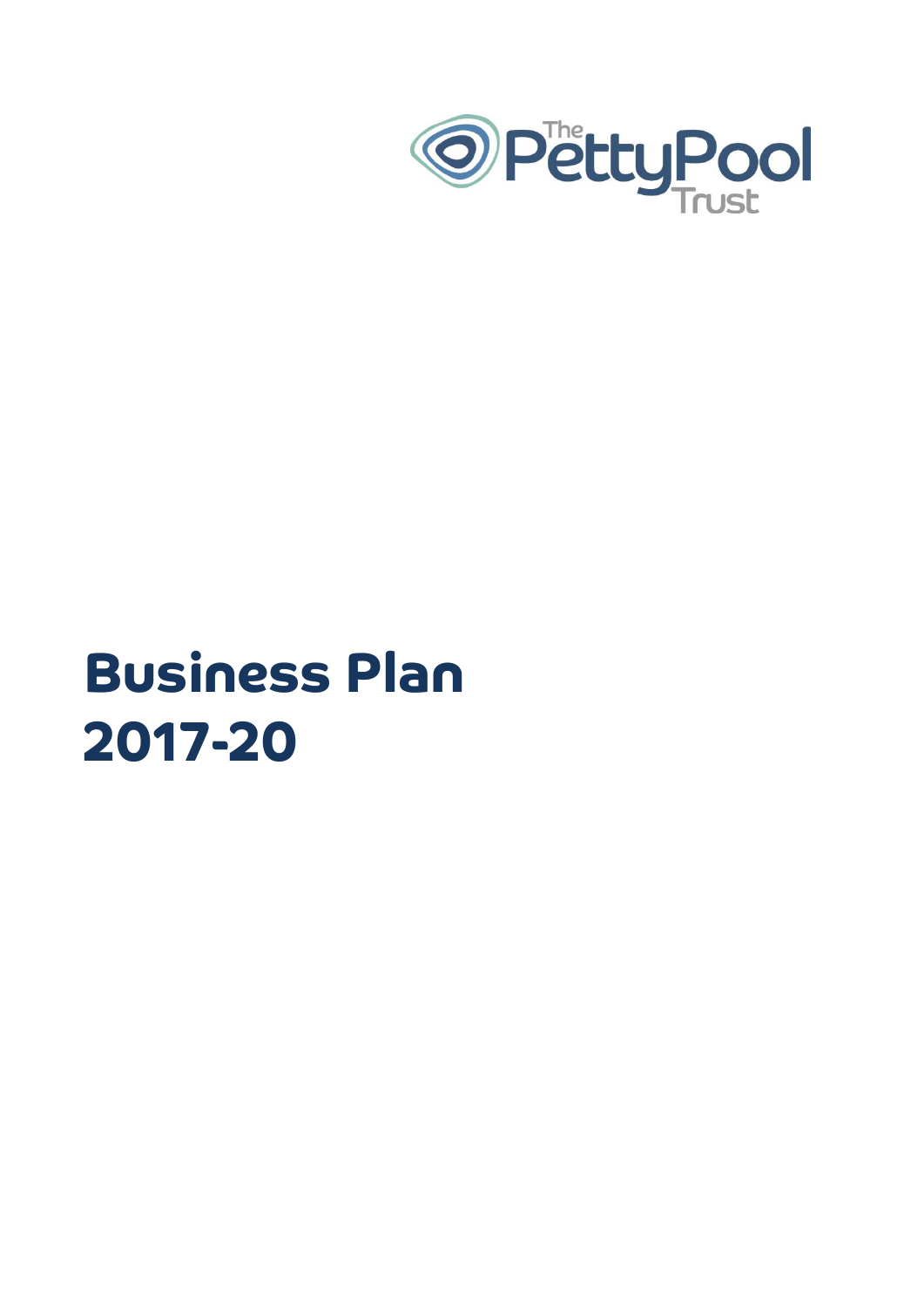

This Plan forms the basis for a viable and sustainable financial strategy for 2017-20, and will set the benchmark on which we will seek to improve and deliver coherent and integrated services for young people moving forwards. It also sets out our priorities for investment, efficiencies and shifts in activity so that we can continue to be the best we can be in meeting the needs of young people, particularly those with learning disabilities, in a fast changing environment.

At the heart of our success is the on-going involvement of young people in everything we do; our commitment to collaboration with parents and partners; our unique combination of support and empowerment of our students and our combination of nationally driven educational framework and policy with high quality bespoke delivery.

Most of all, The Petty Pool Trust success is about the excellent staff and volunteers who work tirelessly with extraordinary passion, skills and talents to work positively with young people and who demonstrate the change we want to see in the world through their actions and words.

Jayne Wilson Chief Executive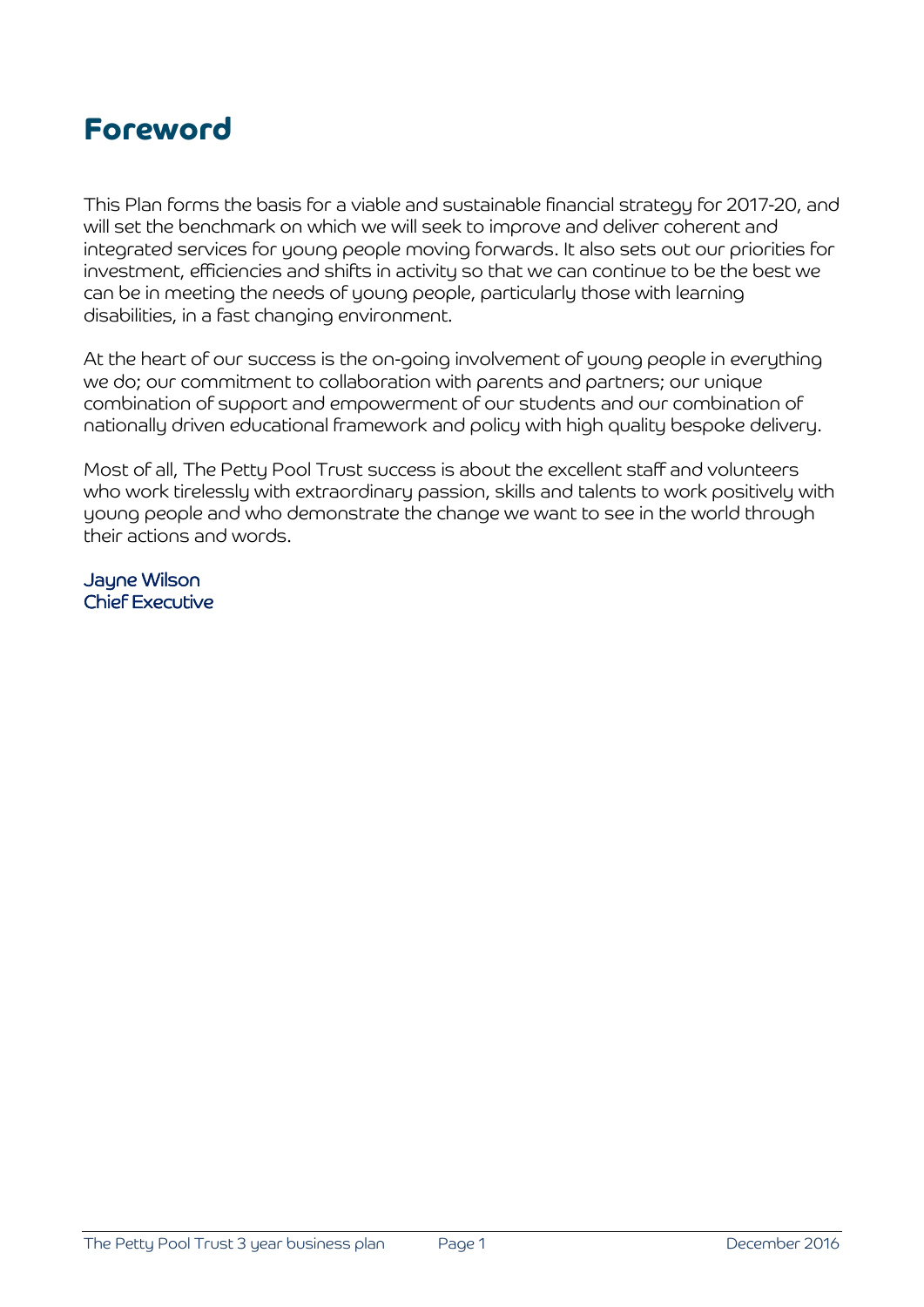## **The Petty Pool Trust**

The charity is controlled by its governing document, a deed of trust, and currently constitutes an unincorporated charity.

The charity was set up on 18th May 1981 and is governed by its revised constitution adopted on 1st May 2003 as amended 25th November 2003. The charity operates under the name of The Petty Pool Trust, with operational activities divided between the Petty Pool Vocational College, which provides education and training for young people with learning disabilities, and the Petty Pool Outdoor Centre, providing personal development through adventurous activities.

In 2016 The Trustees took the decision to become incorporated in order to provide greater accountability and stability to the organisation. We have also used this process to review our governing document and objectives and will be asking the Charity Commission to approve this in the forthcoming year.

#### The Petty Pool Vocational College

The Petty Pool Vocational College educates and supports up to 85 full time students from across Cheshire, Halton and Warrington. The principal source of funding is through a sub contract partnership with South Cheshire, with additional support from charitable donations from individuals and trusts. All applicants must have an Education Health Care Plan or equivalent. We accommodate learners with a range of learning difficulties and disabilities including Moderate/Severe Learning Disabilities, Specific Learning Disabilities, Physical Disabilities, Communication Needs, Autistic Spectrum Conditions, Epilepsy, Down's Syndrome, Williams Syndrome and Fragile X. This list is not prescriptive or exhaustive and each individual learner's condition is assessed at preliminary interview, allowing the college to develop an individualised learning and support plan for each learner if the college believes that Petty Pool is the right progression opportunity for them.

Through the college we offer a 39 week academic year, providing a full timetable 9am-4pm Monday to Thursday. The college firmly believes that this supports continuity of learning for our students, helping them to prepare for realistic employment in the future. We take a very holistic approach to supporting our learners, in line with The Children and Families Act 2014, which introduced a new framework for children and young people aged 0-25 with Special Educational Needs. We continue to work closely with parents, social services, behavioural support teams and community nurses, speech and language therapy and young people's services to ensure the young people get the support they need.

Eleven classes support up to 90 students, with entry level tutors and learner mentors plus a range of specialist provision We offer City & Guilds Entry Level vocational courses in: Animal Care, Horticulture and Conservation, Hospitality, Catering, Retail, IT, Employability, Preparation for Work and Preparation for Independence from which learners select their core aim. In addition to this, all students have a day and a half non-qualification activity made up of weekly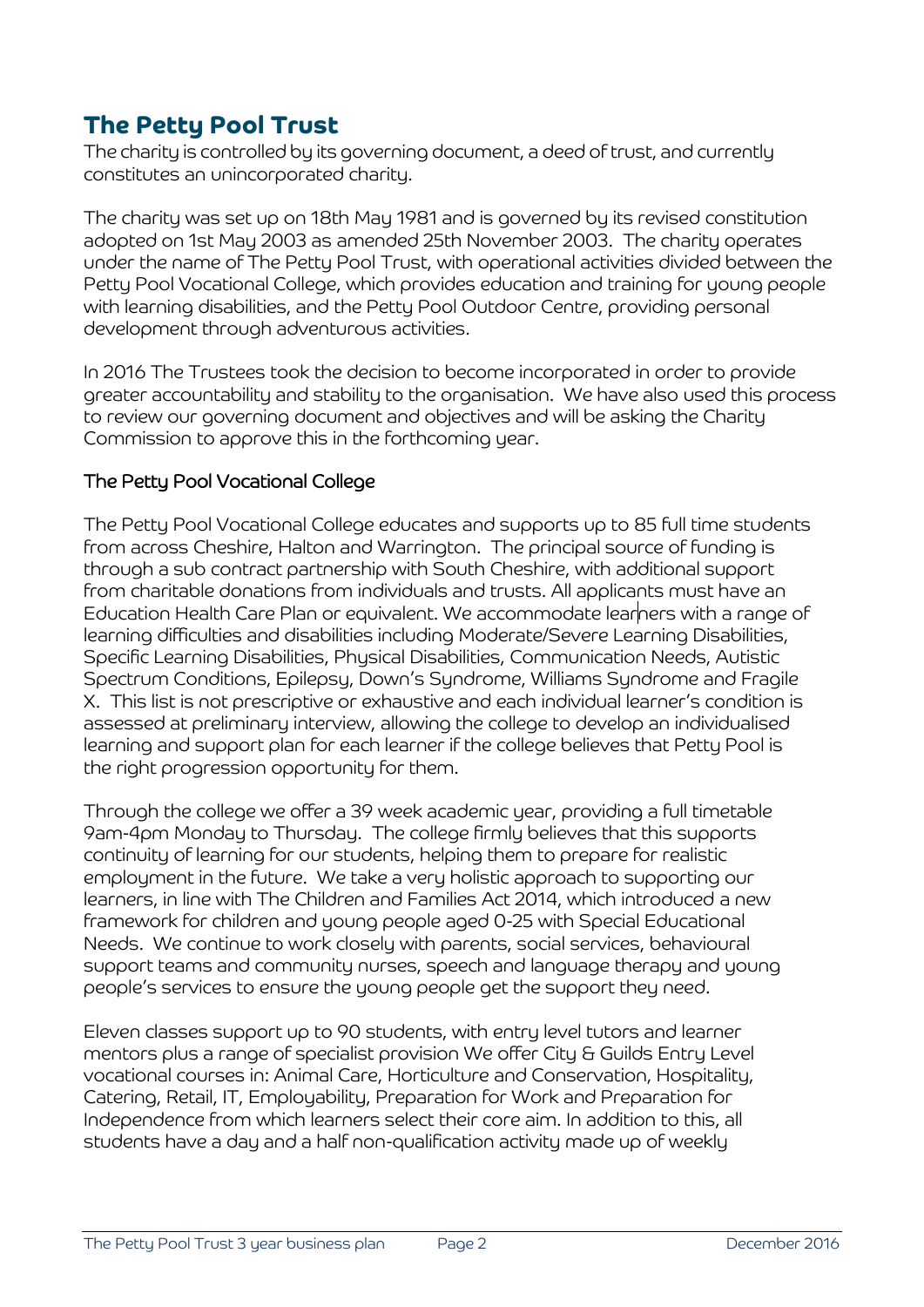Functional Skills, Tutorial, Life Skills, and Enrichment Sessions within their timetable.

WORK BASED LEARNING Students start developing vocational skills as they start their vocational course and at Petty Pool we try to make the settings as realistic as possible. Our catering and hospitality students run our student canteen, animal care students look after the animal on the farm and our horticulture course opens to sell plans to the public as well as supporting our MORE maintenance project. All our courses all have links with external work placements and when students are ready we then source and support students to access independent work placements. This may involve support in the workplace short or long term or could be training to access public transport independently. Our job coaches also support students in finding employment ready for when they leave the college. Previous successful students are now employed by a range of small and large business throughout the area.

MORE PROJECT This year we have also launched our MORE Maintenance Service. The Meaningful Opportunities Realistic Employment project was set up to develop student's employability skills in horticulture and customer service and provides garden maintenance to local elderly or disabled residents.

#### The Petty Pool Outdoor Education Centre

Personal development programmes, primarily for children and young people with learning disabilities, are delivered by the Petty Pool Outdoor Education Centre, ranging from day visits to residential provision. Visiting groups include: special schools; enrichment programmes for Colleges of FE; mainstream schools; other youth working organisations; and corporate days. A significant partnership is with Rotary and Rotary International, with the International summer camp, RYLA, and 'Urban Kids Go Outdoors.'

Access to the services delivered by the Outdoor Education Centre is open to all young people including those with learning disabilities, with due regard to diversity and inclusion. Personal development opportunities through the Outdoor Centre enable enriching and challenging activities, that can enhance selfesteem and personal growth in a protective, though challenging environment, in which young people can prosper, and achieve the highest level of attainment possible.

Services offered through our outdoor education centre include:-

UKGO - in partnership with rotary Urban Kids Go Outdoors offers schools a chance to come to Petty Pool and take part in a range of team building and problem solving activities.

School residentials - bespoke personal development programmes for school and youth groups utilising our outdoor equipment and 35 acre site.

Youth leadership programmes - again in partnership with Rotary our youth leadership programmes aim to empower young people to come together from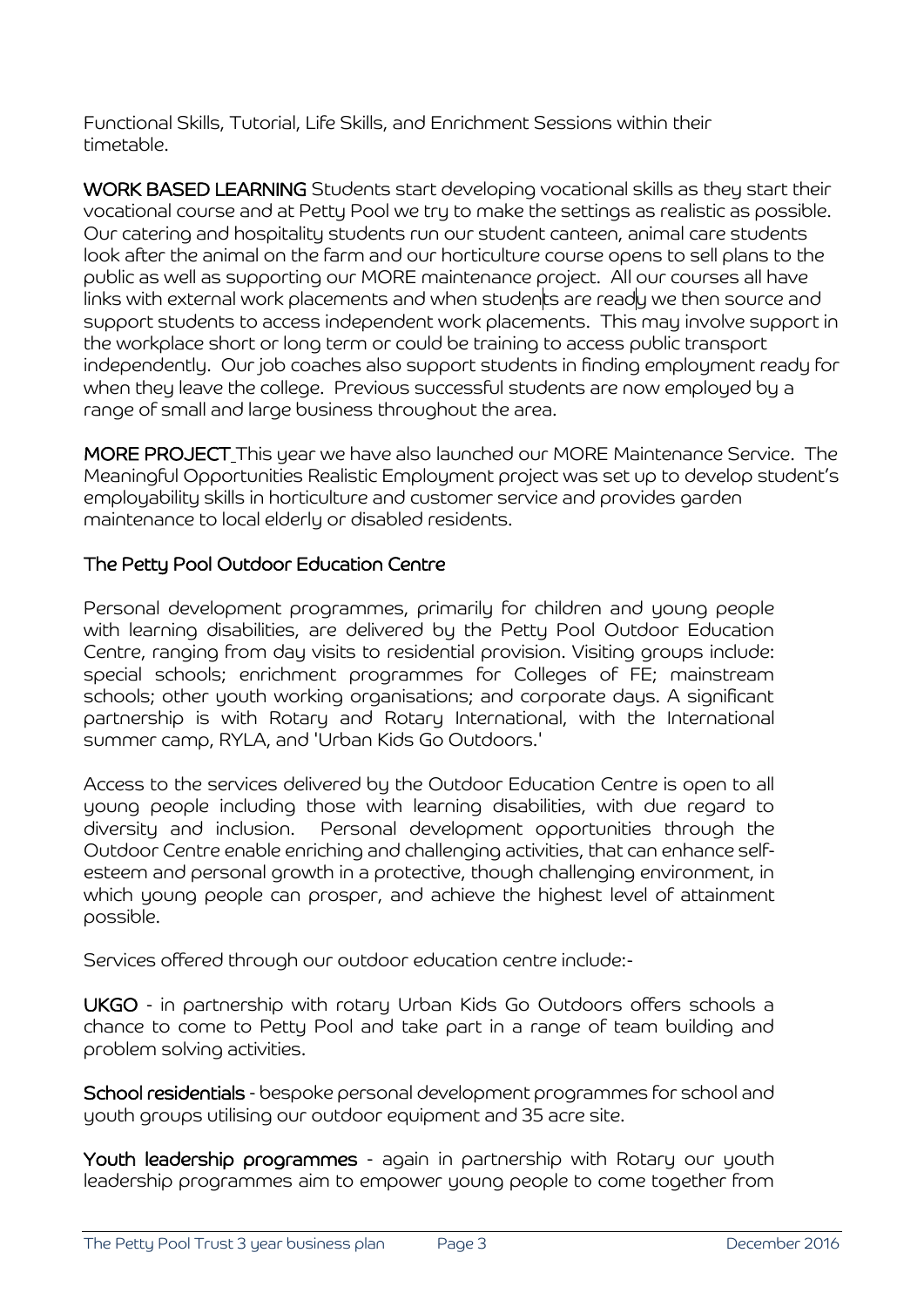different areas, explore the concepts of leadership and explore how they can take more of an active role in their communities.

Holiday and respite care for young adults with learning disabilities utilising both our outdoor activities and other resources including our catering facilities we provide leisure and set date respite facilities to current and previous students

We also provide induction and team building activities for our students in the vocational college.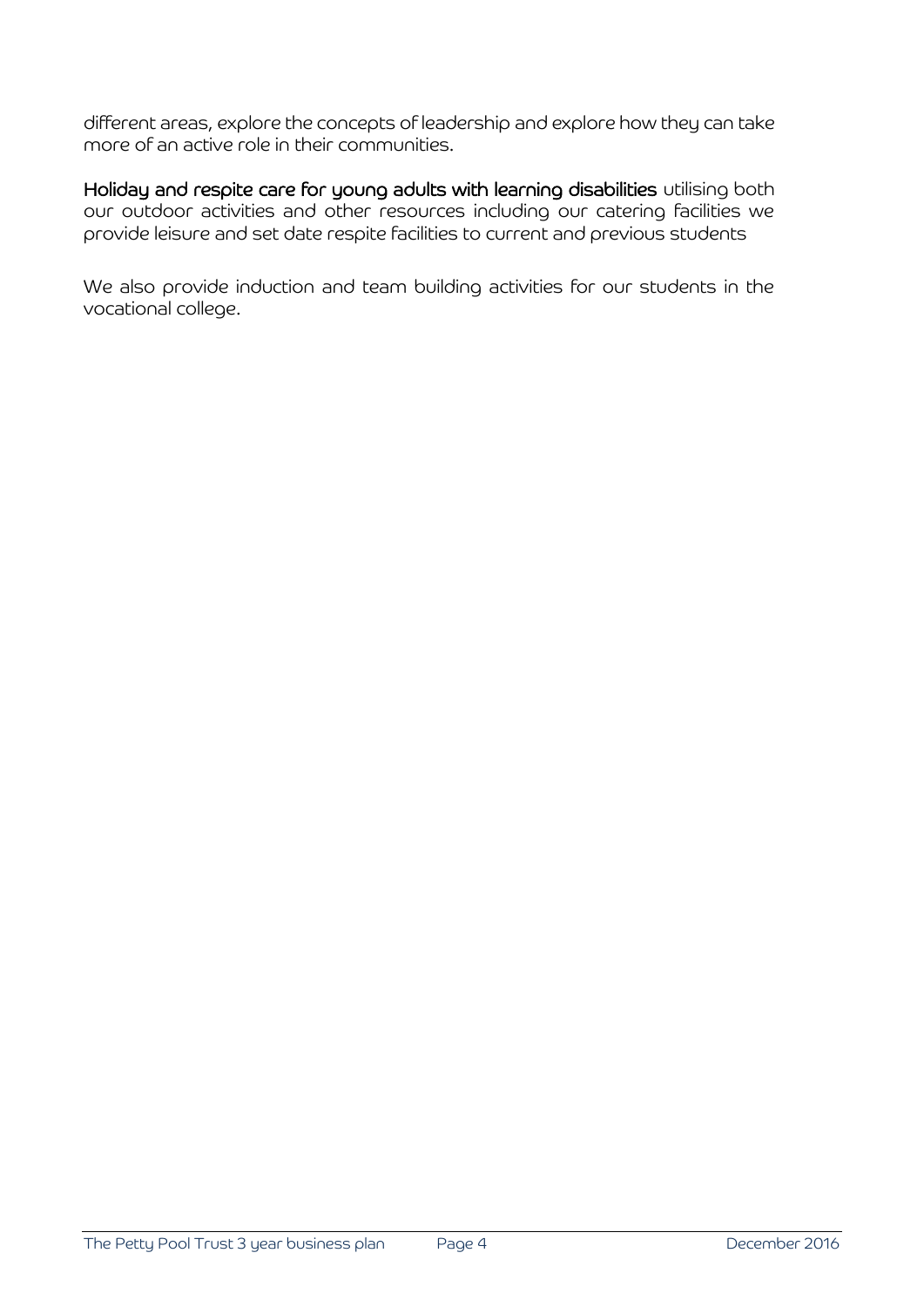## **Our vision, mission and values**

#### Objectives and aims

The Petty Pool Trust's objectives are

- o To educate and train young people with learning disabilities including vocational and basic skills, personal development preparing them for possible work placements and employment and encouraging independent living
- o Promote the personal development of young people, including those with learning disabilities, through the provision of challenging activities

# $\begin{array}{c}\n\bullet \\
\bullet \\
\bullet \\
\bullet \\
\bullet\n\end{array}$

The Petty Pool Trust has been delivering high quality services to young people, particularly those with learning disabilities for over 30 years. This plan now sets out our ambitious vision to begin to provide additional services in order that more young people can benefit and in a more intensive manner than ever before

**"** 

#### Peter Hickson, Chair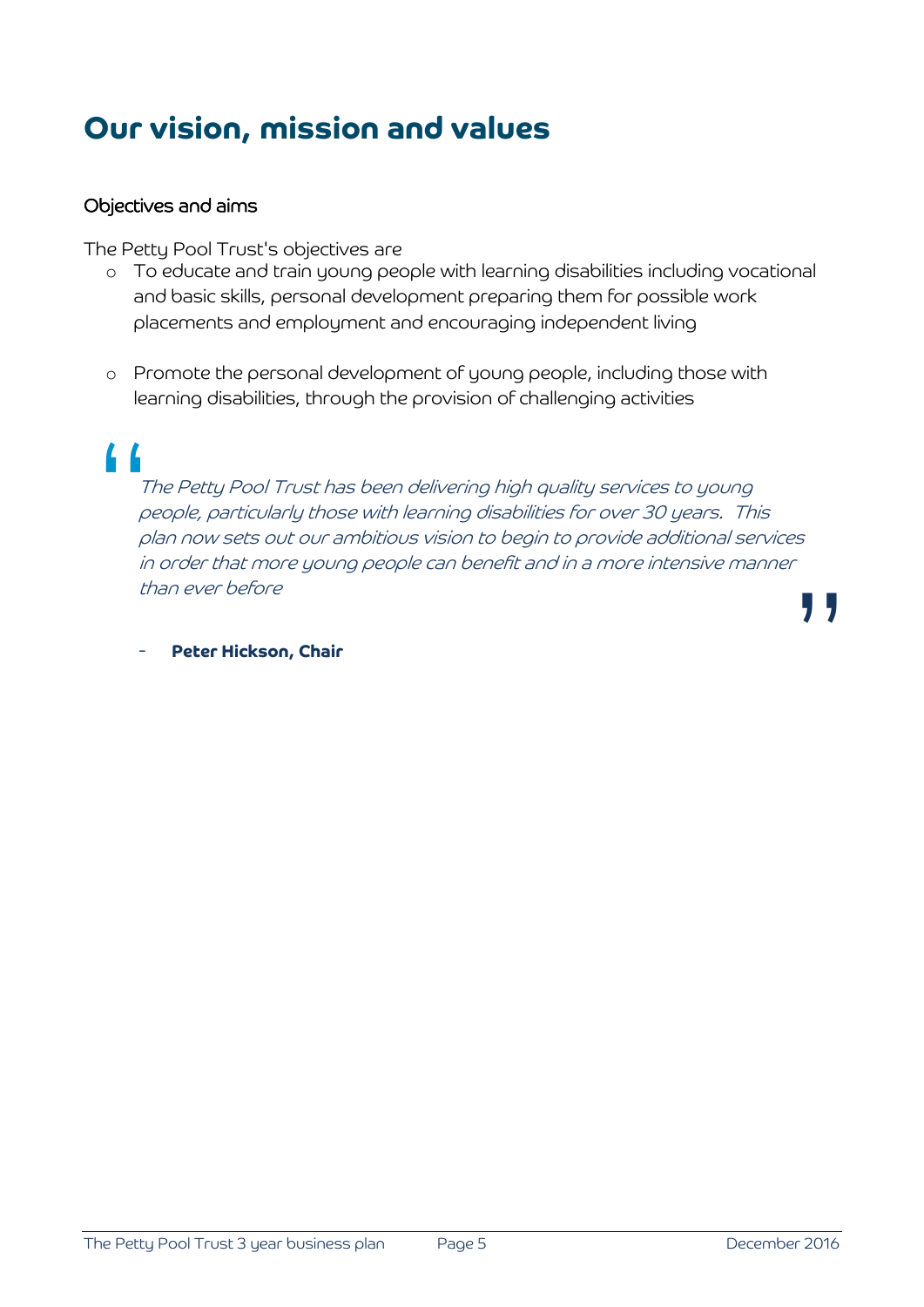## **Our Vision:**

To achieve Excellence

## **Mission:**

Petty Pool aims to provide every visitor or learner with an effective and enjoyable educational experience that empowers them to reach their full potential

## **Our student friendly mission**

Happy Learners

## **Values:**

 The Petty Pool Trust considers the following to be essential elements of effective provision:

- Supportive A calm, supportive and welcoming learning environment
- Partnership Appreciating all stakeholders and their unique contribution to our success
- Quality High quality teaching and a curriculum designed to accommodate and respond to the ever-changing needs of the individual Striving to continuously develop and improve what we do
- A holistic approach where all aspects of personal development are addressed be they academic, vocational, social or emotional
- Empowering An emphasis on the continuity of learning and the transference of skills acquired to the home and other areas of students' lives
- Safe A commitment to ensure the health, wellbeing, safety, security, enjoyment and happiness of all students and work in partnership with other professionals to facilitate this where necessary
- Non Judgemental A culture that promotes independence, equality, inclusion, the rights of the individual and respect for all

## **" "** I love coming to Petty Pool and I definitely made the fight decision to come here. The course is brilliant but the best thing is that you are treated like an adult and the staff are always here to support you

#### Student at Petty Pool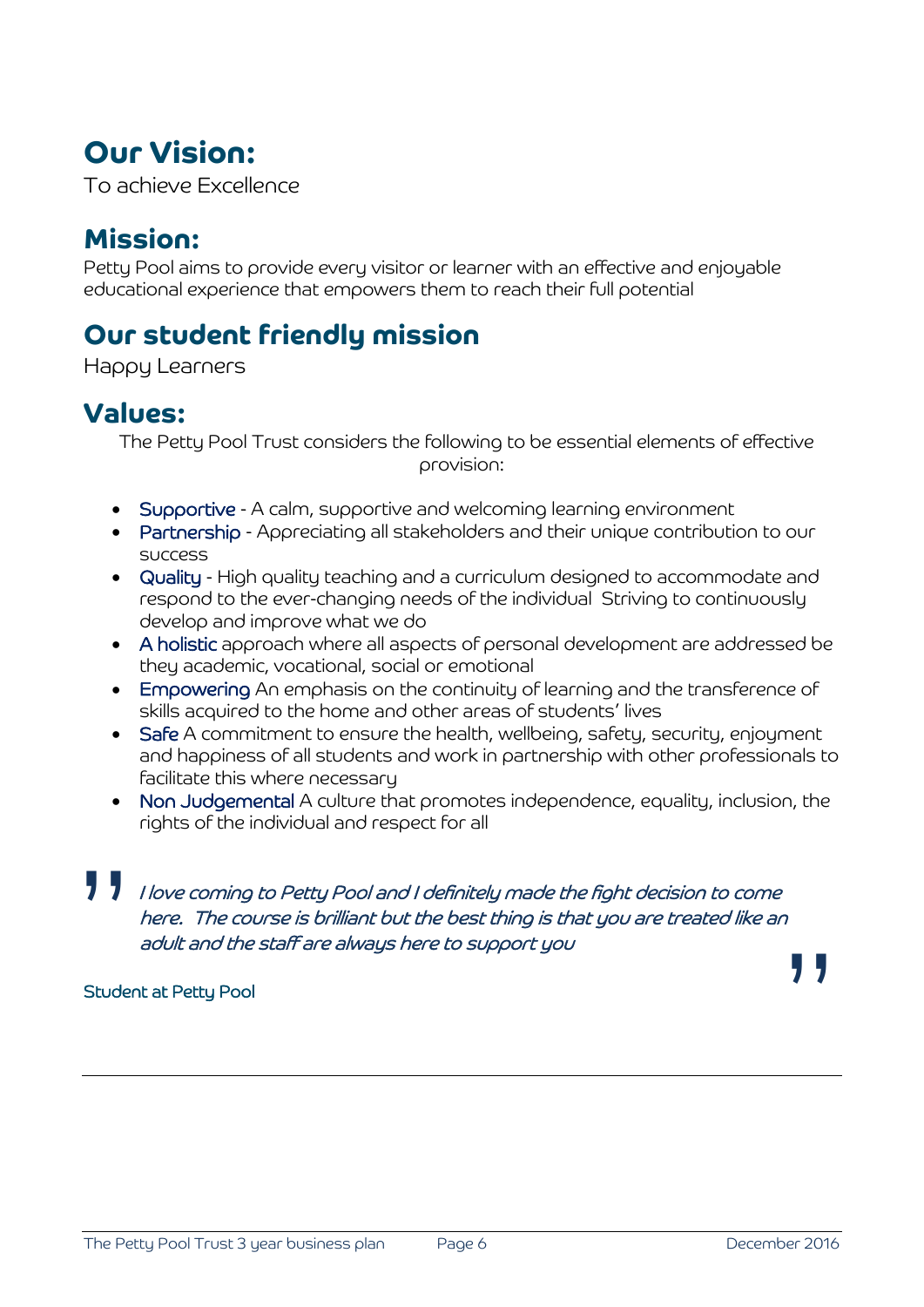## **Strategic goals**

Our strategic framework for 2017-20 sets out our ambition to double the number of young people with disabilities we support each year, from a baseline of 89 in 2016 to 180 in 2020, and to ensure we continue to deliver all our services to the highest quality. We also want to increase the number of visitors to our outdoor education centre from 1500 in 2016 to over 2000 by 2020.

Our intention is to work holistically with young people to develop to their potential, whether this is through the development of the personal and social development, independence and employability whilst ensuring students achieve educationally.

We will work collaboratively with other organisations to ensure young people continue to get the services they need.

" I can't believe the difference in my son since he started at Petty Pool. Not only is he learning on his course and developing skills to make him more independent, he is also growing in confidence. He smiles every day when he knows it is a college day! Thank you

Parent of student at Petty Pool

**"**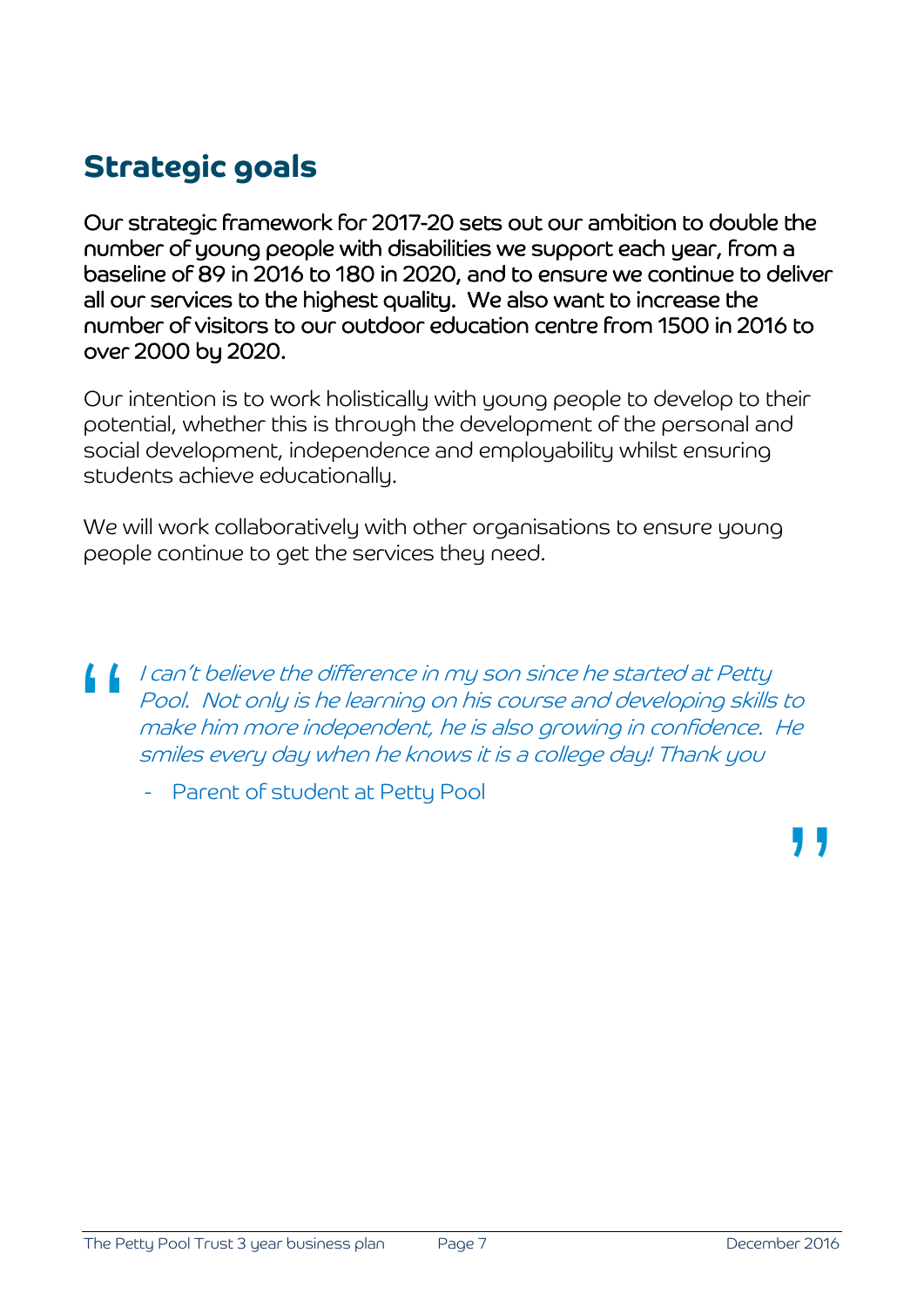## **Our eight strategic goals**

Our strategic framework sets out eight strategic goals which establish our priorities and activity plans for 2017-20. This plan translates those goals into business plan priorities, and including details of how we will improve our services for young people in the forthcoming year

| Goal 1     | To develop and enhance the leadership and management of the<br>organisation                                |
|------------|------------------------------------------------------------------------------------------------------------|
| Priorities | Incorporate the organisation                                                                               |
|            | Increase capacity of management team and board                                                             |
|            | Develop strategic approach                                                                                 |
| Goal 2     | Continuously improve and develop our Education provision                                                   |
| Priorities | From good to outstanding                                                                                   |
|            | Support more young people from education to employment                                                     |
|            | Develop our provision in terms of geographical reach and diversified<br>services                           |
| Goal 3     | Continuously improve our outdoor education provision                                                       |
| Priorities | Develop the offer including forest adventures                                                              |
|            | Working with the College to provide informal learning opportunities<br>for students and other young people |
|            | Development of respite and holiday provision                                                               |
| Goal 4     | Develop a strong Petty Pool workforce connected to and driven by<br>our values                             |
| Priorities | Investing in the organisation                                                                              |
| Goal 5     | Invest and improve in our facilities                                                                       |
| Priorities | To develop our current facilities through planned investment                                               |
|            | To explore the opportunity for delivery at an additional local site in<br><b>Cheshire East</b>             |
| Goal 6     | Diversify our services – to reach more young people                                                        |
| Priorities | Create other opportunities for young people with learning<br>disabilities                                  |
|            | Development of informal learning opportunities - PFA                                                       |
|            | Development of respite and holiday provision                                                               |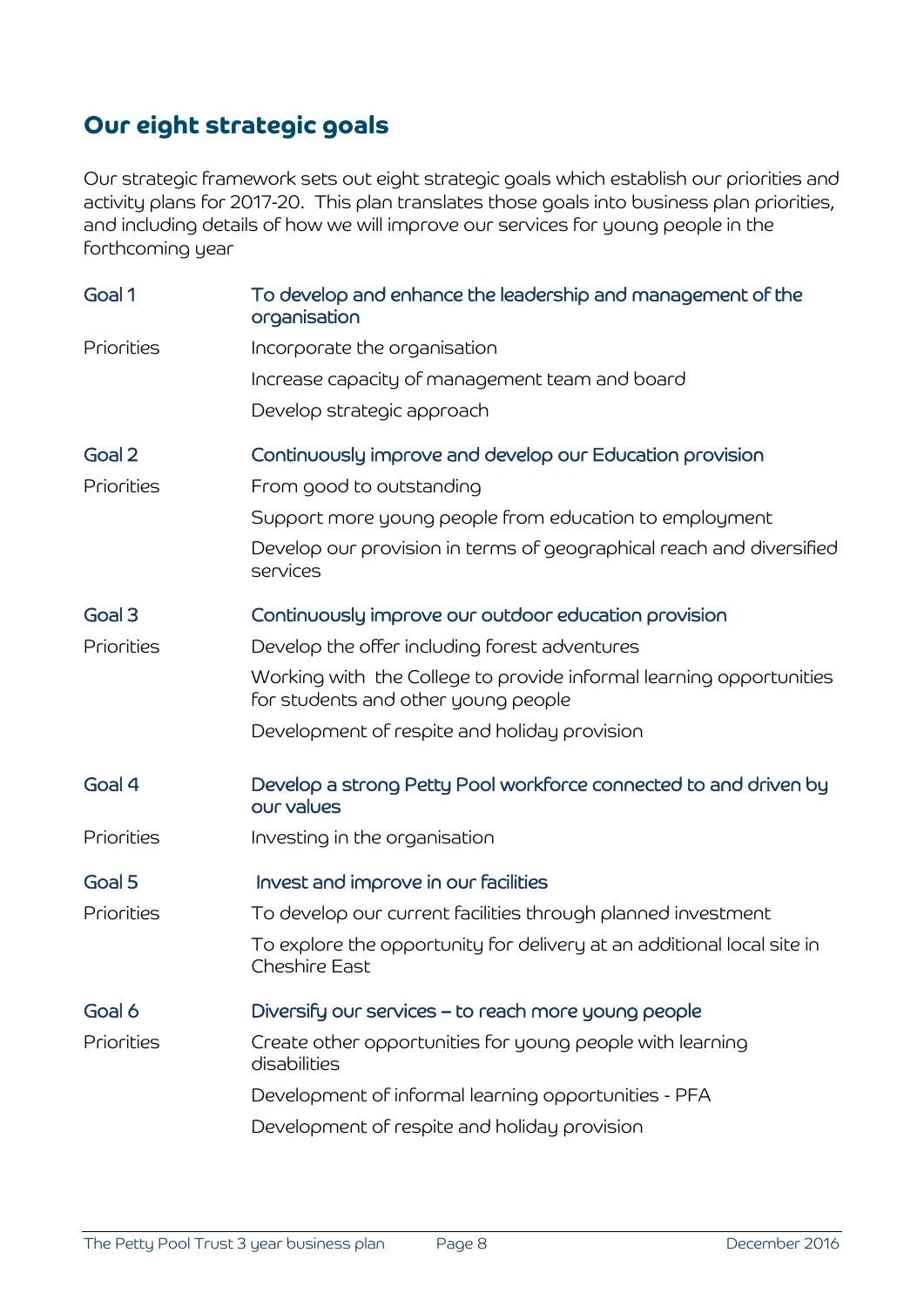| Goal 7        | Raise our profile                                               |
|---------------|-----------------------------------------------------------------|
| Plan priority | Addressing local needs and priorities                           |
|               | Working in partnership effectively                              |
|               | Develop marketing strategy                                      |
| Goal 8        | Develop a robust and sustainable approach to financial planning |

Priorities Efficiency and income generation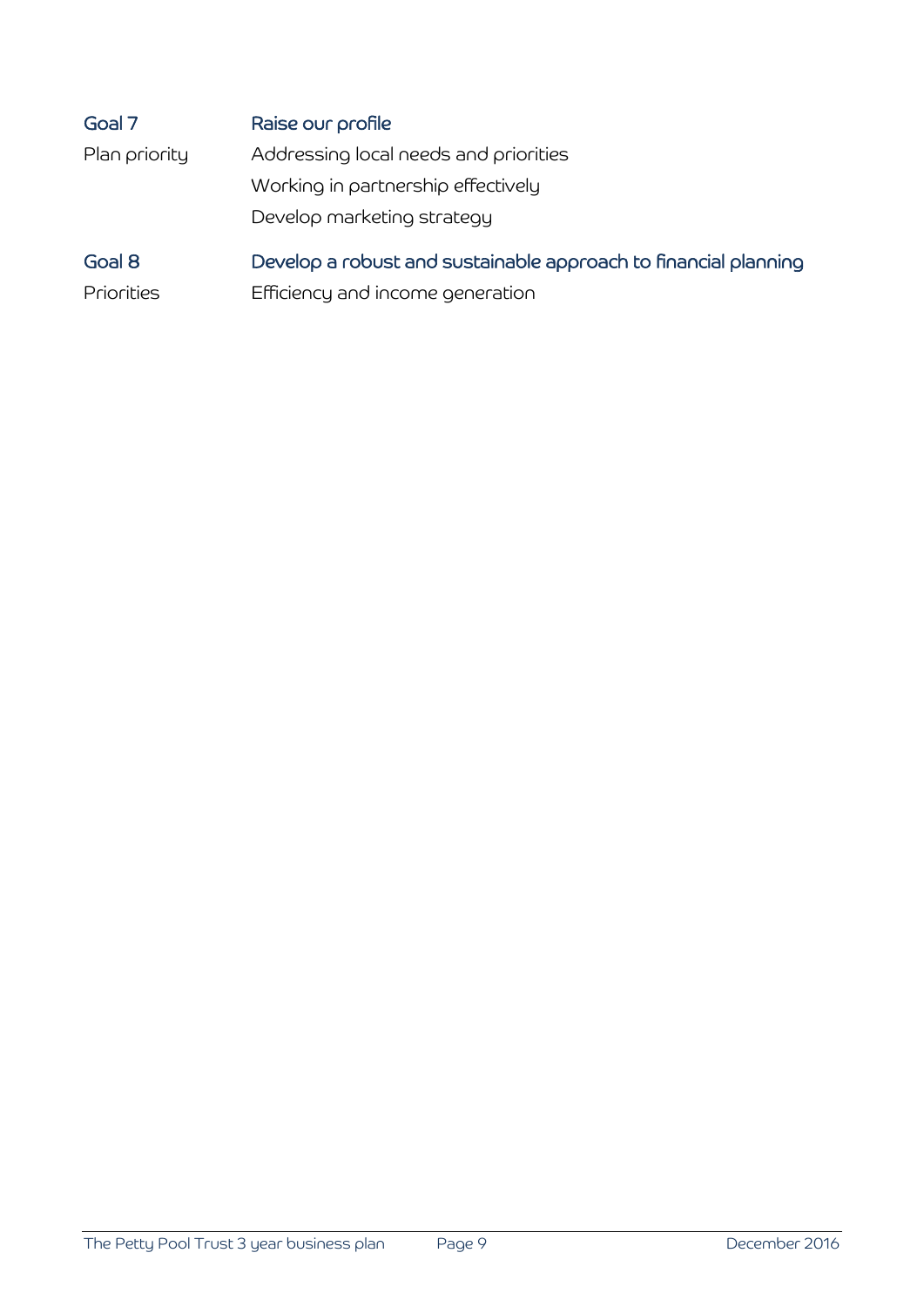#### **A review of our achievements so far**

#### **Vocational College and Education Provision**

#### Academic achievements for 2015-16

- All of our students were retained in our study programmes
- 85% gained a qualification in functional skills
- 98% gained their core vocational qualification
- All of our students accessed work placements with over 111 different work opportunities, provided by over 41 providers including Waitrose, Delemere Forest, Chester University, Chester Zoo, Barclays Bank, CLIC and Nunsmere Hotel
- Over 35% of our leavers were trained to travel independently

#### Key Strengths

As identified in our teaching learning and assessment report from South Cheshire College which stated that

- Independent learning skills were being well developed both inside and outside of class
- Teacher / student rapport promotes learner confidence and this is demonstrated in learner pride
- In class support, is well considered, directed and improving independent learning
- There is excellent embedding of English and maths across all curriculum areas

#### Where our students progressed to:

- 13 % (3) into Paid Work
- 32 % (8) into Voluntary Work
- 8 % (2) continued in Further Ed with other Providers
- 9 % (2) into Further Training
- 29 % (7) into accessing Payable Services "Community Employment"
- 4 % (1) into accessing Payable Services "No Employment Focus"
- 4 % (1) unknown

#### Our students positive contribution

All of our learners participated in a range of activities to develop personal, social and work skills & enhance employability whilst promoting the benefit of volunteering. These include

- CSV 'Make a Difference' week Rhododendron Clearance in partnership with Cheshire Wildlife Trust and Conservation Project (Saltscape)
- Volunteer programme in partnership with the Forestry Commission
- Christmas Present Wrapping & Luke the bus Grotto prep. (St Luke's Hospice) and Shoe boxes for Operation Christmas Child (Barclays)
- Fundraising for Children in Need, Macmillan and for student activities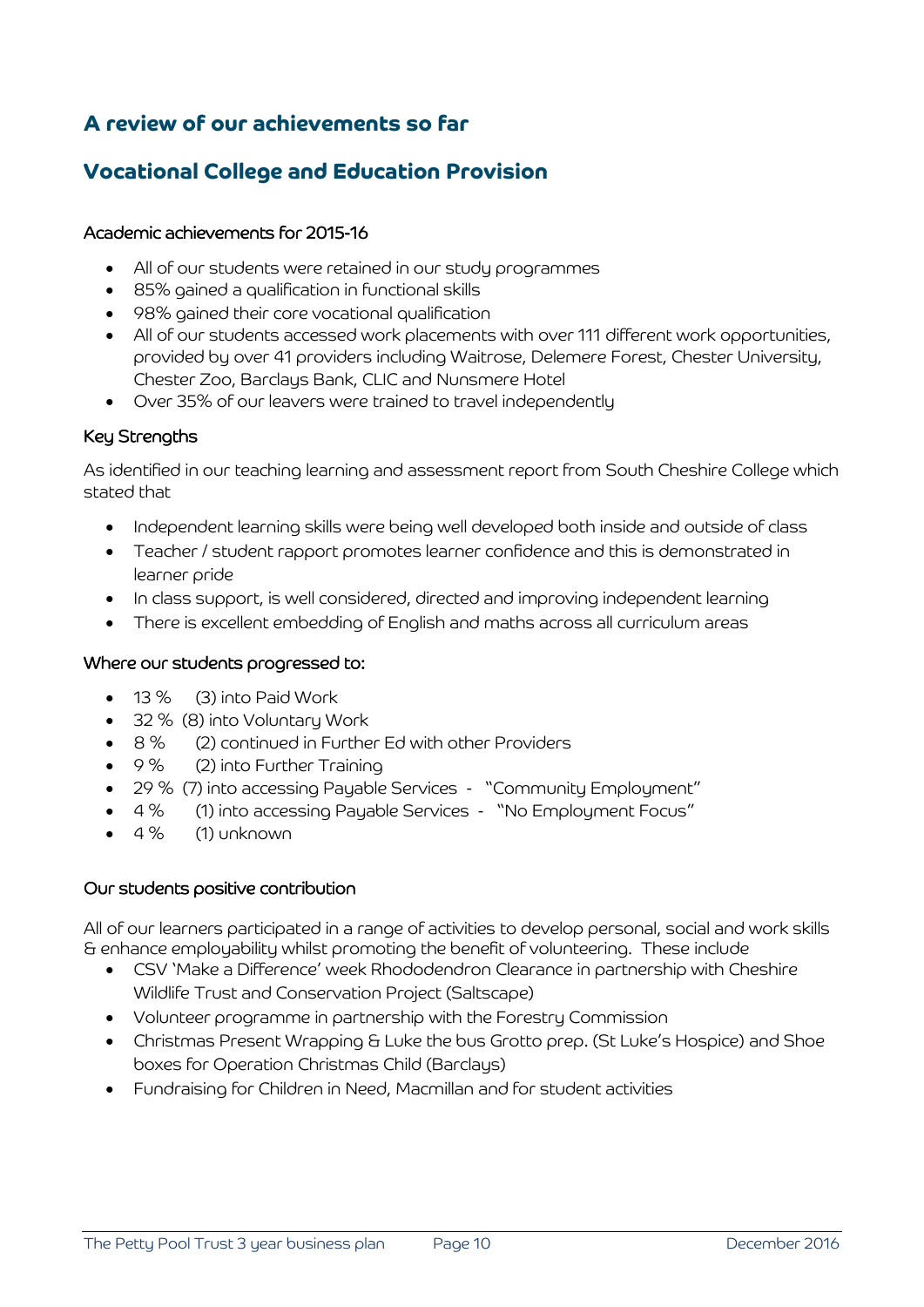#### Student feedback about our work

Students are at the heart of life at Petty Pool and through our learner forums, student council and student survey we are constantly listening to our students so we can further improve our service. Last year in our student survey student feedback was

- 92% say lessons are interesting
- 96% say they enjoy their course
- Over 94% of students think the tutor is friendly, gives useful feedback and treats them like an adult and students feel like they can talk to them if they have a problem
- Over 90% of students think learner mentors are helpful, treats them like an adult and supports them in class
- 90% of students say the class is clean and safe and comfortable and that they have the things they need to complete the course including access to useful IT resources

#### Our outdoor education provision

The past year has seen considerable success for the Outdoor Centre.

- The number of young people participating in our education programmes increased from 1289 to 1430
- Maintained residential stays, with an increased average of 25 clients per stay, resulted in 37% of our calendar.
- Increased days visits, resulting in an additional 12 day visits with 6 Schools from new catchment areas.
- Two Rotary Holiday residential with 14 clients per group. New camp, Macau had 11 students over 10 days, running alongside RYLA & Chester Gym.
- We started to develop our provision for social services and holidays and respite during the holidays
- Between February- December, 75% of days available were booked a 14% increase on 2015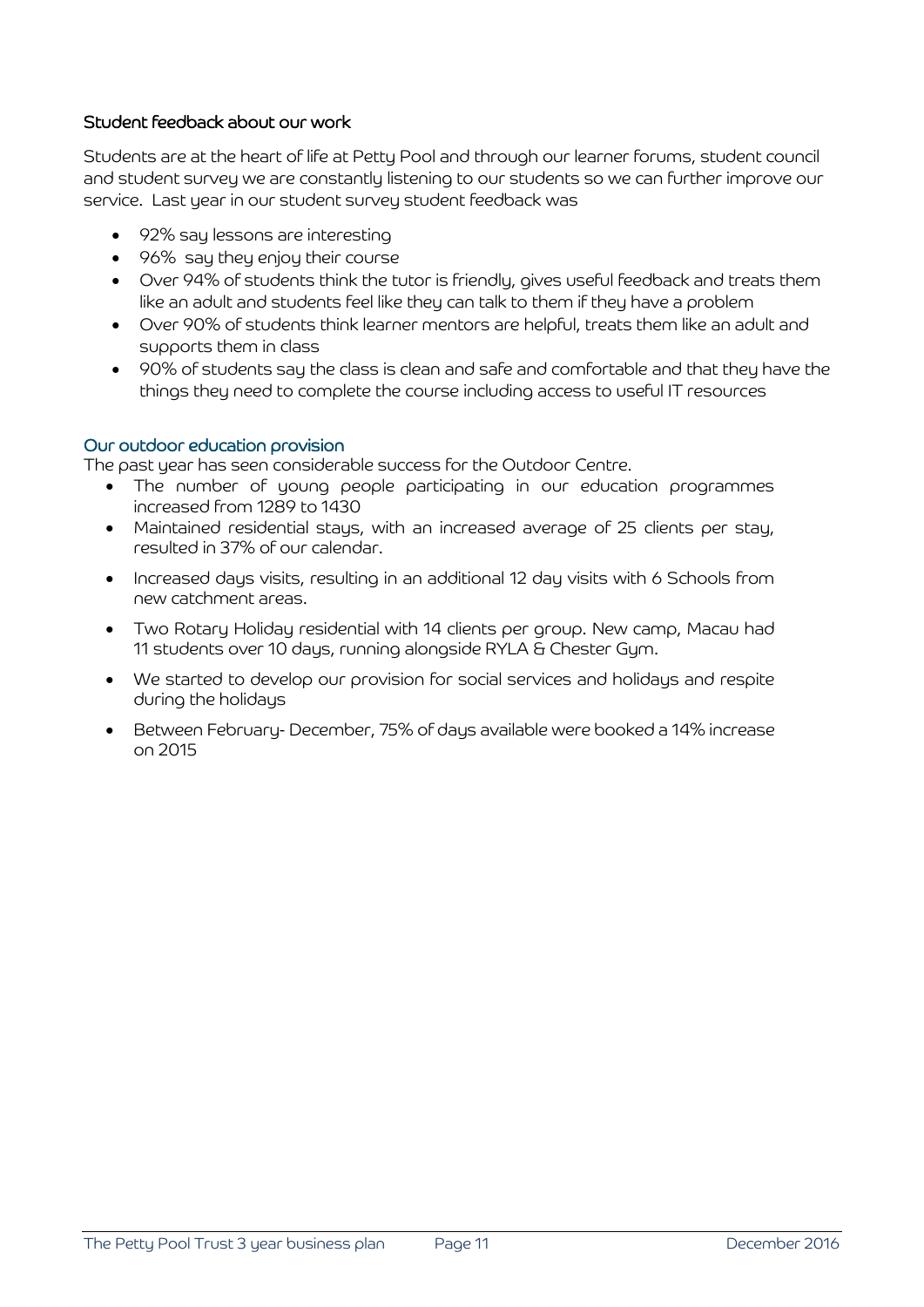## The new environment Addressing local needs and priorities

There is a certain degree of uncertainty on the opportunities and risks to the future of Petty Pool as the education provision and funding of high needs students continues to change.

Our SLA and partnership with South Cheshire College is strong and will soon be entering its 15th year, but there may be significant changes to how education provision is delivered generally throughout Cheshire and Warrington with merged colleges. Local authorities, who also contibute a large part of our funding, via the South Cheshire Contract, are also wanting local provision, value for money, and a commitment for young people to make effective progress around a range of outcomes, which can sometimes contradict the educational outcomes we also need to provide.

However we know that our provision is strong, based on an effective and high quality approach and a robust reputation with parents, carers and other stakeholders. We will continue to work in partnership and respond to the local needs and priorities of young people, parents and carers, our college partners and our local authority commissioners.

We know that with the changes ahead we must be nimble in identifying and responding to opportunities while continuing to work within robust quality standards and our successful ethos.

#### We will constantly innovate, continuously improve our quality, expand our services, and be a loud voice for our young people to deliver the opportunities they need.

As part of the preparation for this business plan a SWOT has been prepared and is attached as appendix 1

It is recognised that in future the business plan, and SWOT development should be more inclusive with the whole organisation.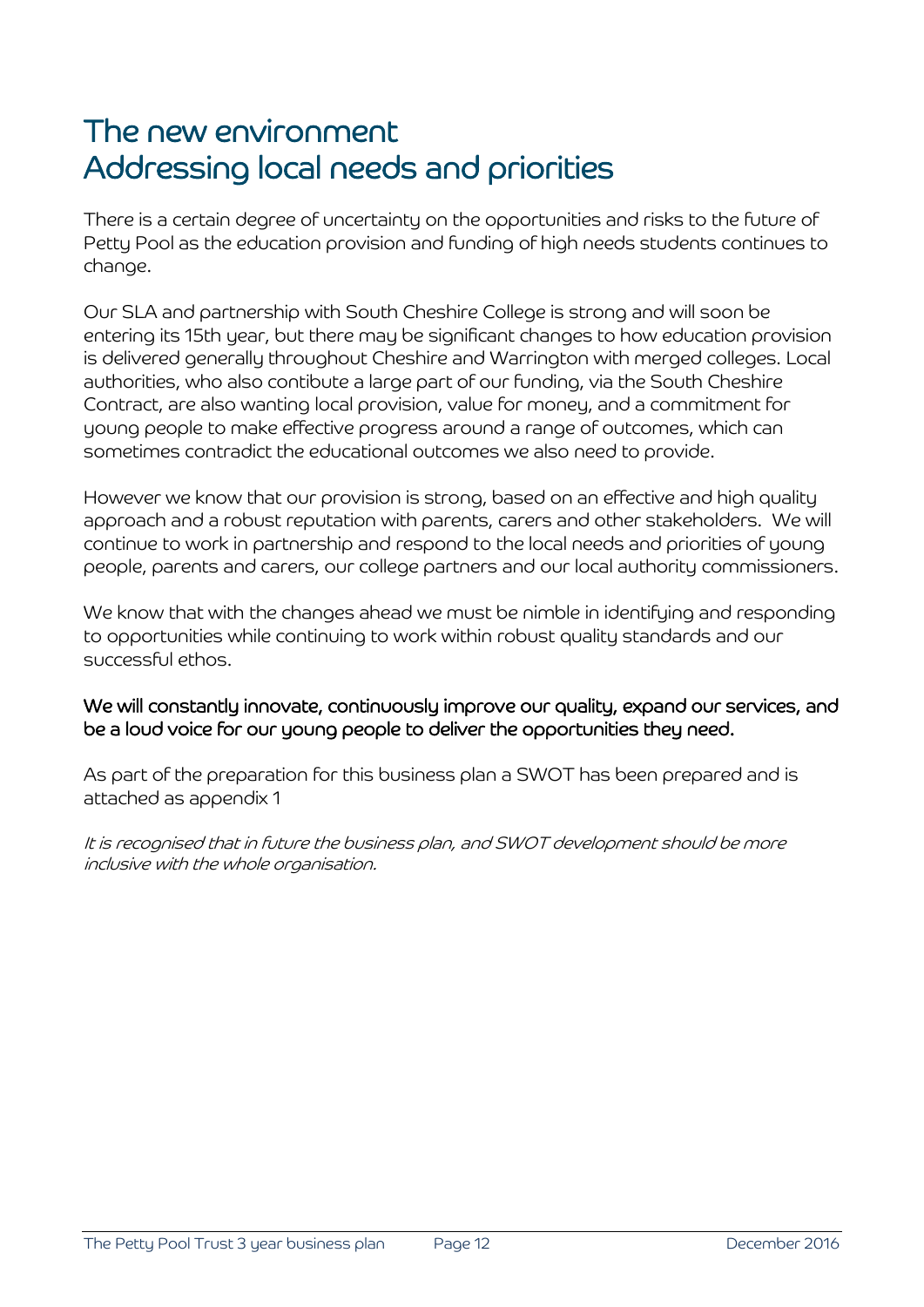## **Strategic Aim 1 To develop and enhance the leadership and management of the organisation**

In the past year we have undertaken a governance review which led to the charity moving towards incorporation. We will continue to develop the governance of the organisation in the forthcoming year.

#### We will develop a more strategically focussed governing board, who will focus on setting strategic direction, monitoring delivery of our services and assuring compliance with strategy and public regulations

Operational direction of all aspects of the Trust will be delegated to the organisations CEO and SMT with clear reporting and accountability to the Trustees.

#### We will achieve this by

- o Concluding the incorporation and undertaking a comprehensive governance review
- o Develop the board
	- o Assess the training needs of current Trustees and develop an appropriate training and development plan
	- o Recruiting at least two additional trustees with experience in education, learning disability, or HR
- o Continue to develop our key performance indicators and performance reporting
- o Develop policies and procedures for our reserves and investments to ensure we effectively utilise the legacy to further develop the organisation

- A robust incorporated organisation with a clear vision and strategy
- Two additional new trustees with clear roles, responsibilities and reporting between the Senior Management Team and Trustees
- A strong working relationship between the board, the SMT and the student body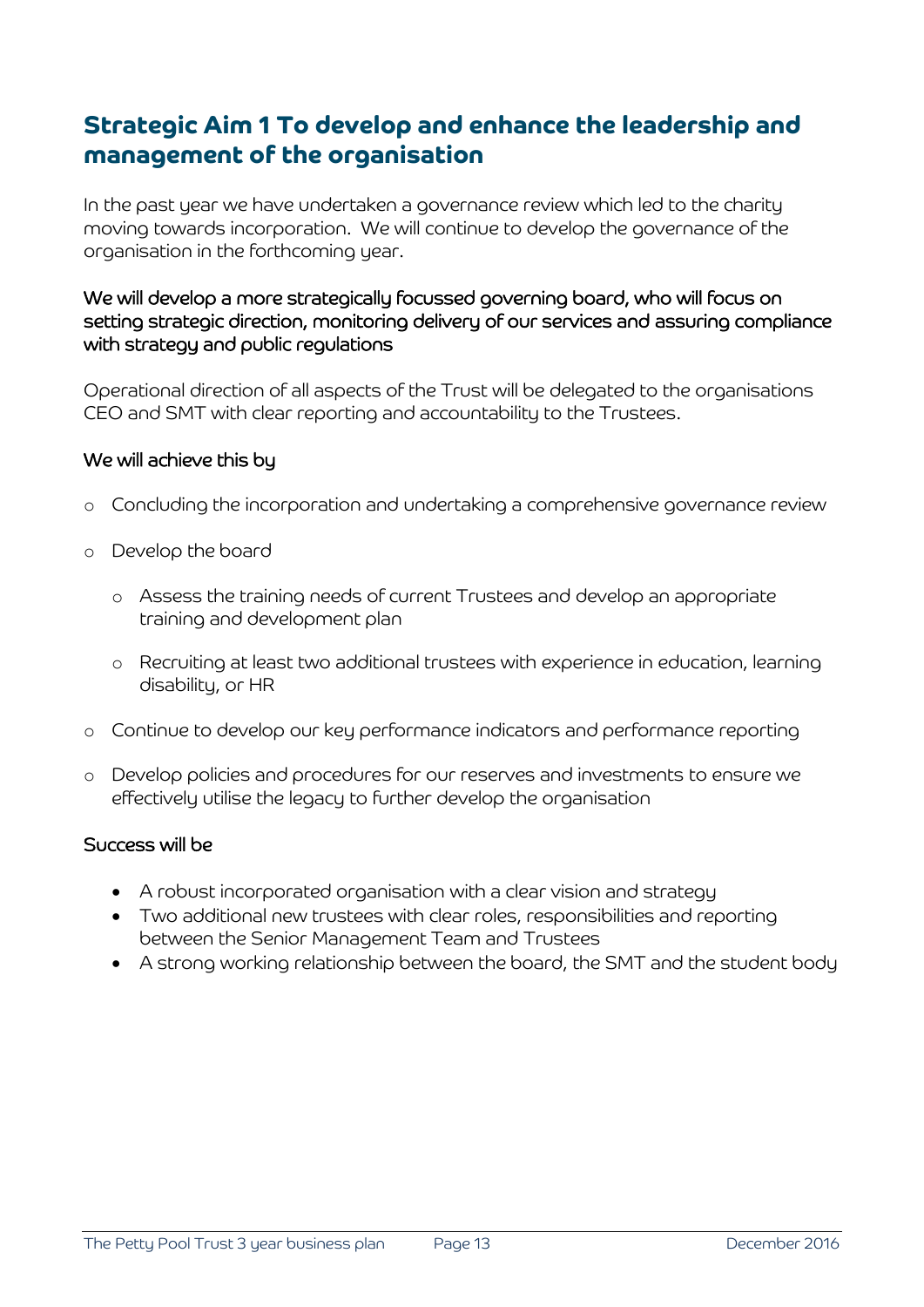## Strategic aim 2: Continuously improve and develop our Education provision

At the heart of our success is our ability to support young people to overcome the barriers they face and reach their potential. We will build on our unique approach, sharing and replicating innovation and best practice.

For the operational, annual detail of our commitment to continuous improvement and continuing our journey from good to outstanding we will produce a self assessment report and continuous improvement plan for South Cheshire College. This will be linked to the annual business plan which will produced which will reflect the wider ambitions of the organisation.

The proposed merger of Colleges across Warrington and Cheshire could be an opportunity to develop our provision further, we will explore opportunities with local authorities, and South Cheshire College to build upon the offer of Petty Pool and assess if there is an opportunity to replicate in other locations including South and West Cheshire and Warrington.

#### Education to Employment

Our vocationally realistic settings, including students running our kitchen, gardening project and animal care department enable students to gain experience whilst developing the right set of skills to enter employment. We will continue to develop our programmes, working with key local employers who can offer employment to our students.

However the pressures to deliver a study programme and vocational course, whilst also running key elements of the business means that staff are often under pressure and there are no resources to develop the services to provide more effective training facilities.

#### We will improve our services for young people by continuing delivering a responsive, high quality education and training programmes in a range of realistic settings.

We know our innovative education and employability programmes can be developed further to support more young people into employment. We will do this by

- Developing partnerships with key regional employers who will be supportive in training and employing our students
- Work with employers to improve our vocational courses to ensure that they reflect industry standards
- Developing the supported internship model including a roll on roll on offer for young people not referred via the Vocational College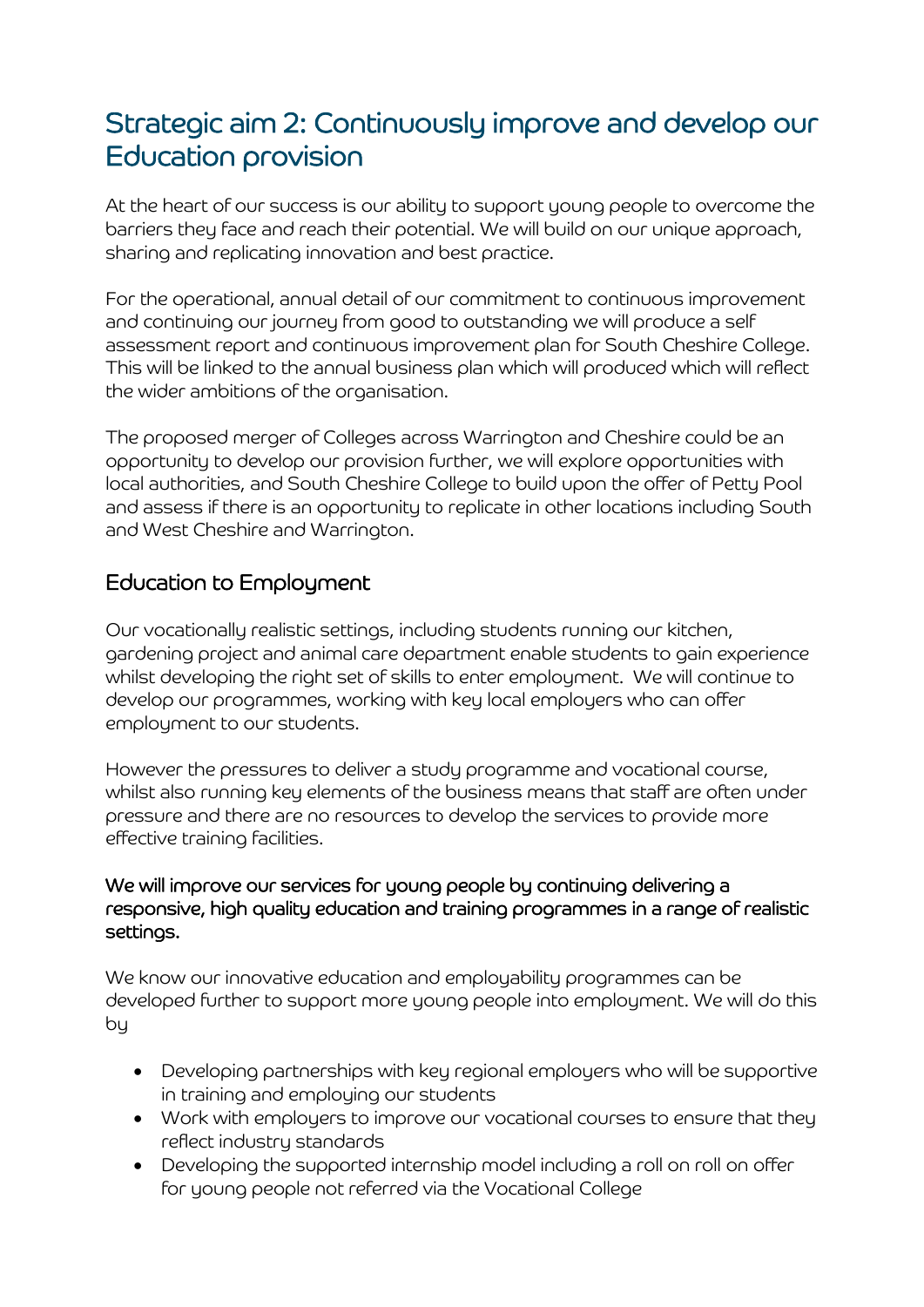- Reviewing and improving our vocational courses that we currently offer to reflect the realistic
- Improve the facilities to ensure they reflect industry standards and realistic workplaces
- Develop our own community facing services to provide additional realistic work opportunities
- Continue to develop our support to young people through the provision of high quality information advice and guidance

- An increase per year in the number of young people participating in supported internships. By the end of the three years we want to be supporting at least 20 young people each year through supported internships model
- A general increase in the number of students gaining employment
- Developing our catering and hospitality courses with over 20 students participating in this curriculum area, with a robust pathway to employment with Premier Inn
- Developing a forum/stakeholder group of local employers to support our curriculum developments
- Develop the community gardening project to be self sustaining/offer employment to ex-student and to develop an on site community café again employing an ex student
- Gaining Matrix qualification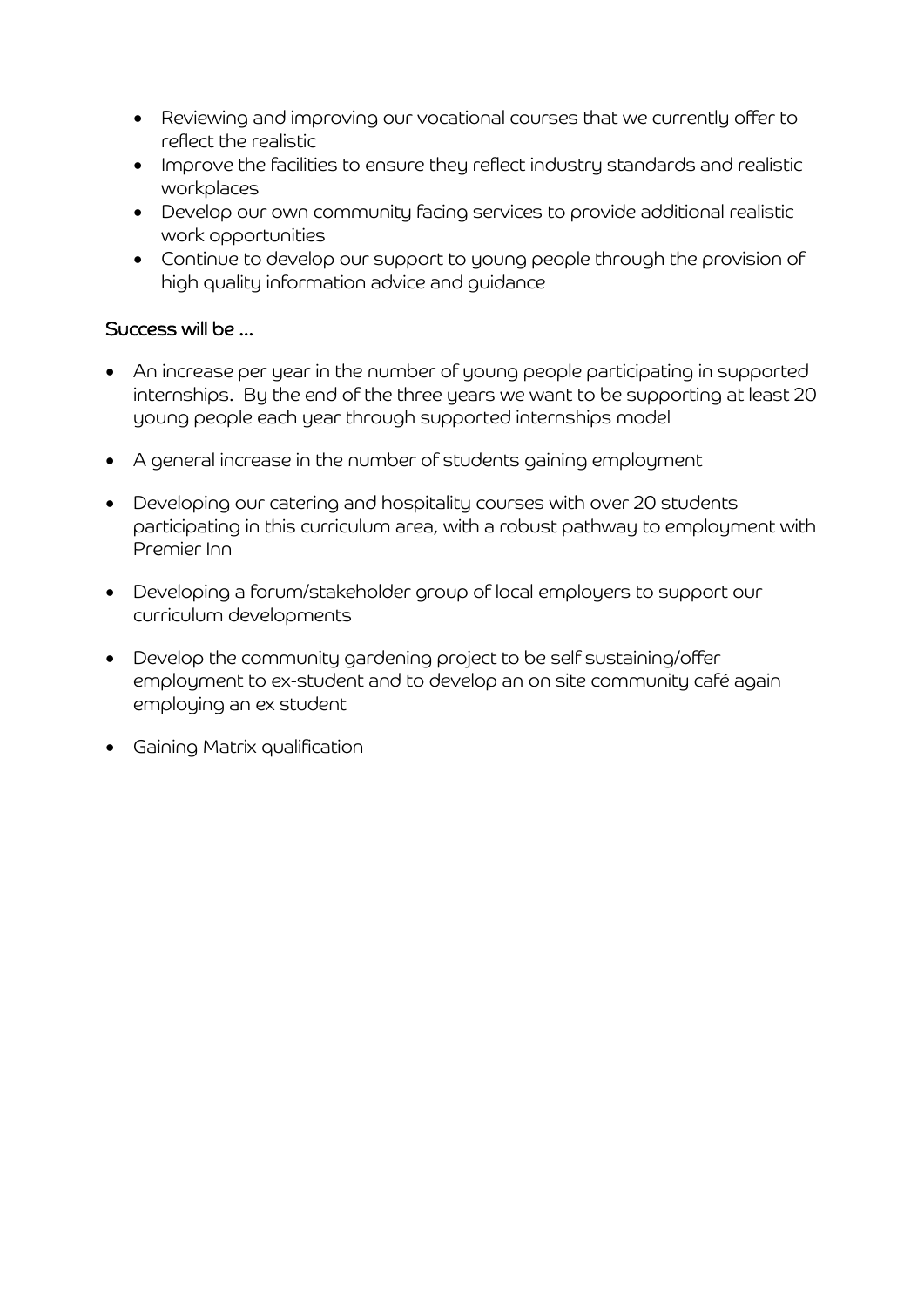## Strategic aim 3: Continuously improve and develop our outdoor education provision

Our outdoor education centre has been providing educational residential and day visits for the past 13 years. With a variety of equipment and activities and residential accommodation for 32 the centre provides quality services. The partnership with Rotary is crucial to this success providing over £40,000 of funding for local schools to have their first taste of Petty Pool through UKGO or in funding three summer camps. Considerable progress has been made in the past year to ensure that we have a realistic pricing structure and we have started to diversify our programmes.

However more needs to be done to develop the services we provide and to ensure this part of the organisation is self sufficient and providing a key source of income for the wider organisation and the resources are utilised throughout the year.

We will do this by

- Maximise bookings through existing and new customers
- Developing our provision to deliver high quality services which meet the needs of our visitors including the introduction of more robust session planning with a learning framework
- Develop additional services including the introduction of 'forest adventures'
- Create a flexible staffing team to provide leisure break and holiday provision for young people with learning disabilities
- Continue to improve links with, and offer additional services to, our college students
- A robust and well thought through marketing plan for the provision

- A full calendar of events and activities which provides added value to our college students
- A 10% increase per year in the number of young people participating in activities
- Annual increase in income of £20,000 per year for next three years, whilst controlling costs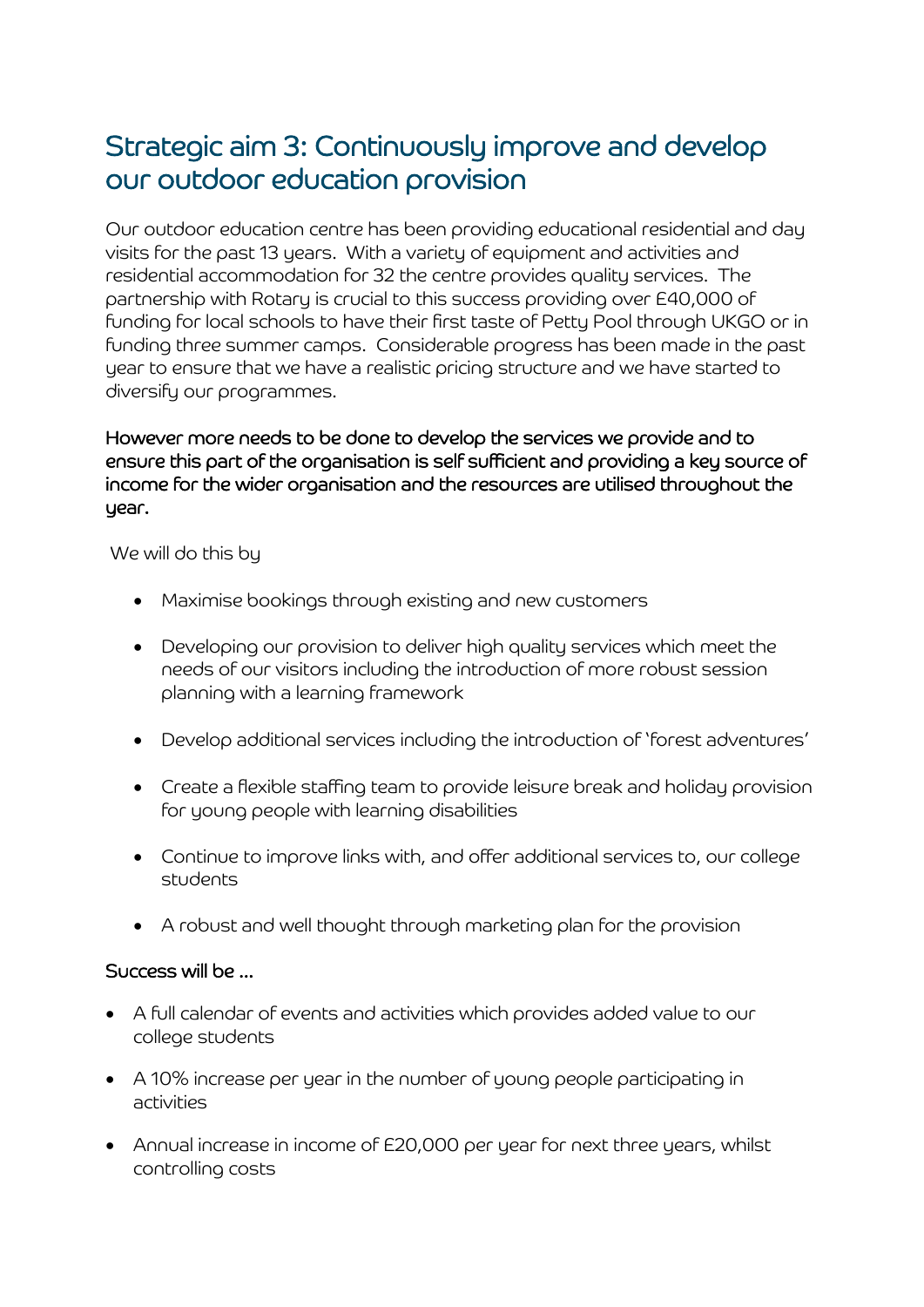- By Spring 2017 additional service of forest adventures offered to existing customers
- By Spring 2018 additional income generating activity piloted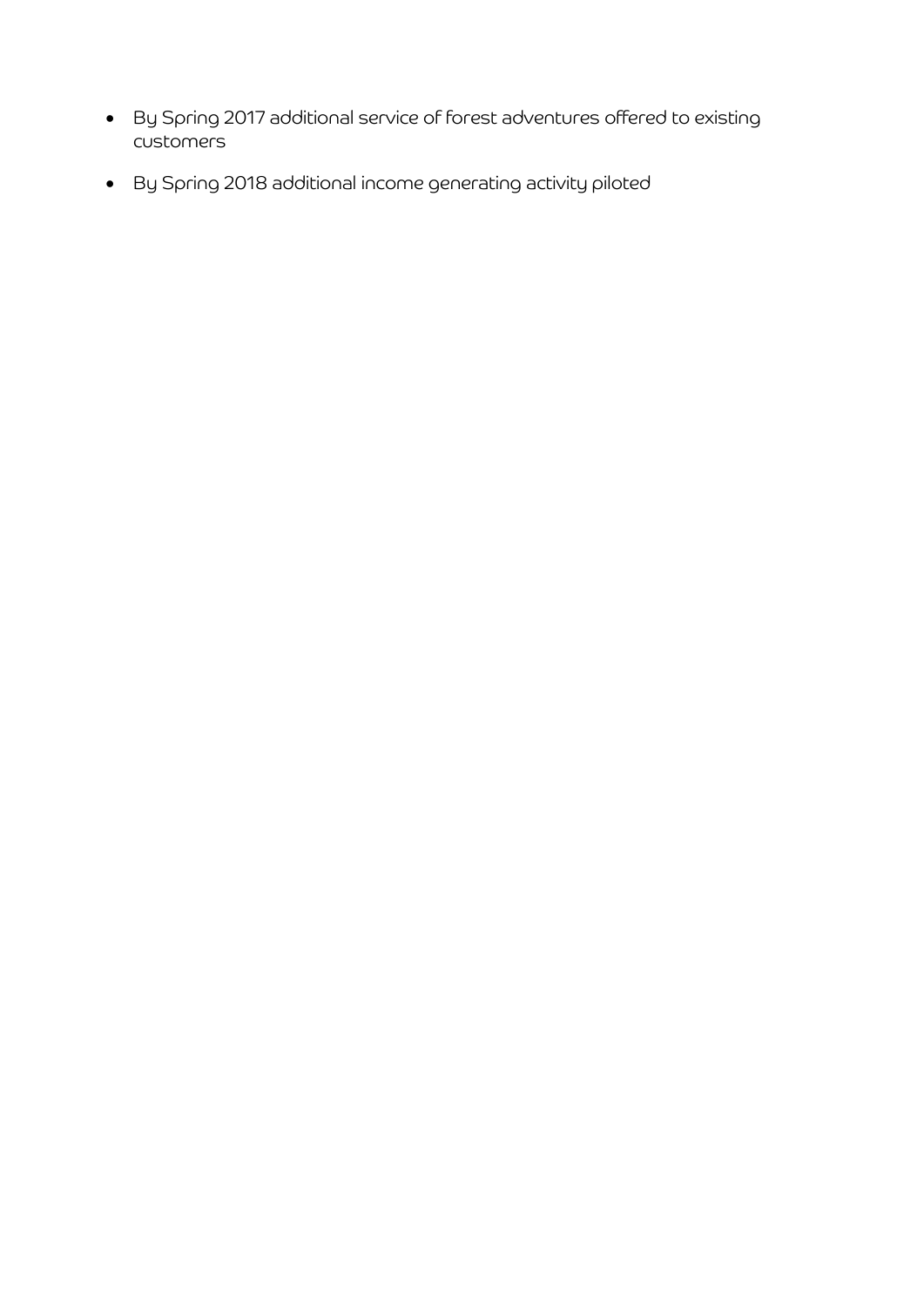## Strategic Aim 4: Develop a strong Petty Pool workforce connected to and driven by our values

Our continued success is dependent on our 50 plus staff and volunteers. We will develop a flexible motivated and informed workforce, with all staff equipped with the skills and competencies required to perform effectively. We will ensure that we treat colleagues, volunteers and young people with respect and dignity at all times.

#### We will improve our services for young people by recruiting and retaining the best staff and investing in them to ensure are highly trained, competent and driven by our values, supported by efficient front-line and back-office systems.

We will develop our systems and improve standards and quality. Key activities include:

- Review our Strategic and Performance Management Framework and ensure staff have a clear sense of our vision, mission and values and how their work contributes to these and how they can progress in the organisation
- Review staffing structure in light of emerging roles from business plan to create 'cross trust roles' which support young people in the range of services we are planning to develop
- Transition of our staff to a single employment contract, and reviewing and introducing employee handbook and relevant policies, to harmonise staff terms and conditions and introduce other staff benefits to become an 'employer of choice'
- Participation in external staff engagement survey and development of a positive workplace strategy based on the findings
- Review current roles and job descriptions identify additional training required for future organisational needs
	- o Deliver a comprehensive training and CPD programme
	- o Continue to invest in staff to plan for effective succession
- Develop a Human Resources Information System, extending the data held and reporting and analysis capability
- Develop a volunteering policy to recruit and train additional volunteers, including corporate team building, to support all elements of our work

#### Success will be …

Successful TUPE of all staff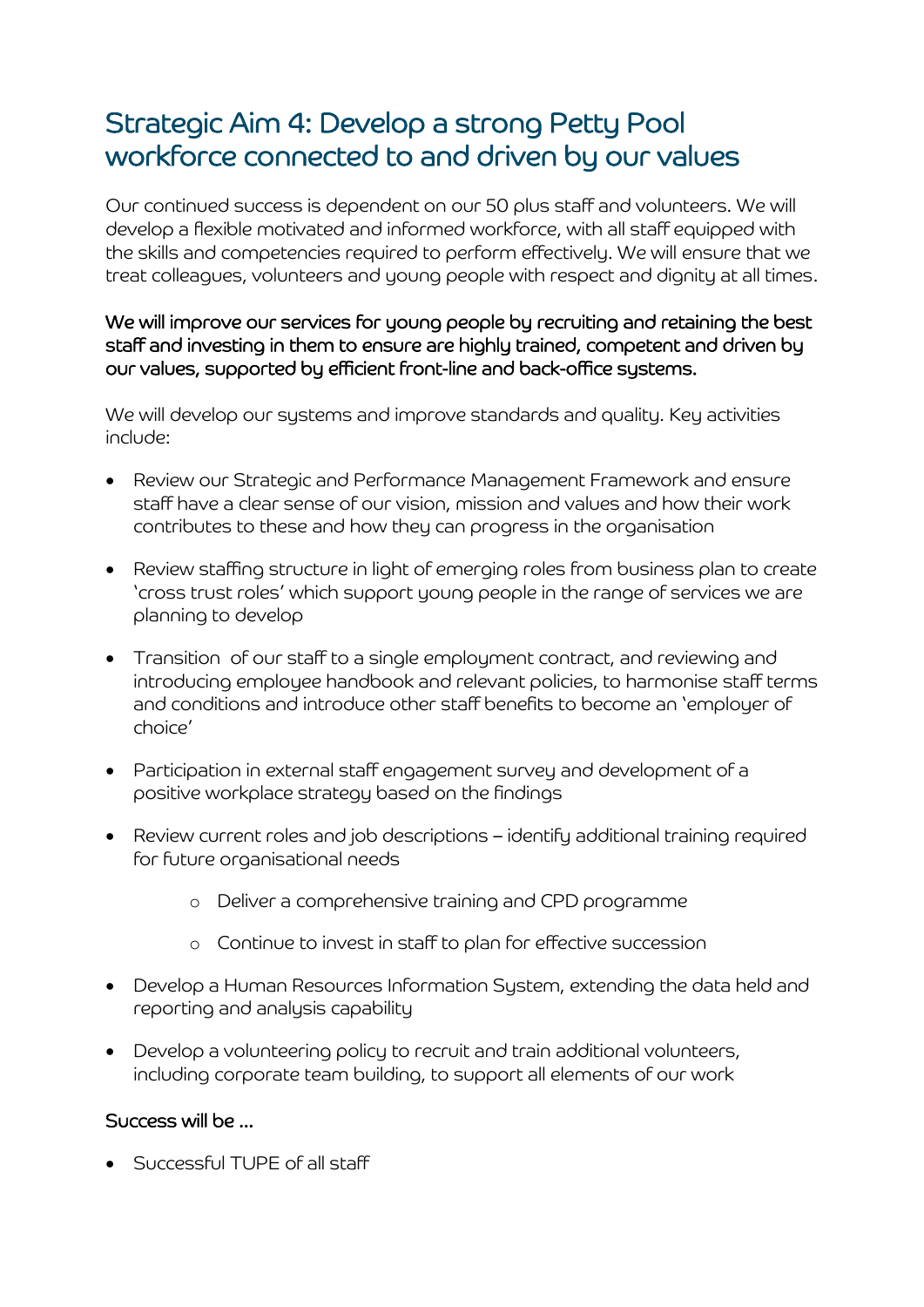- Four new volunteers recruited to support the business
- Hold at least 10 employee engagement events with local businesses
- Favourable results with staff engagement survey and clear action plan to improve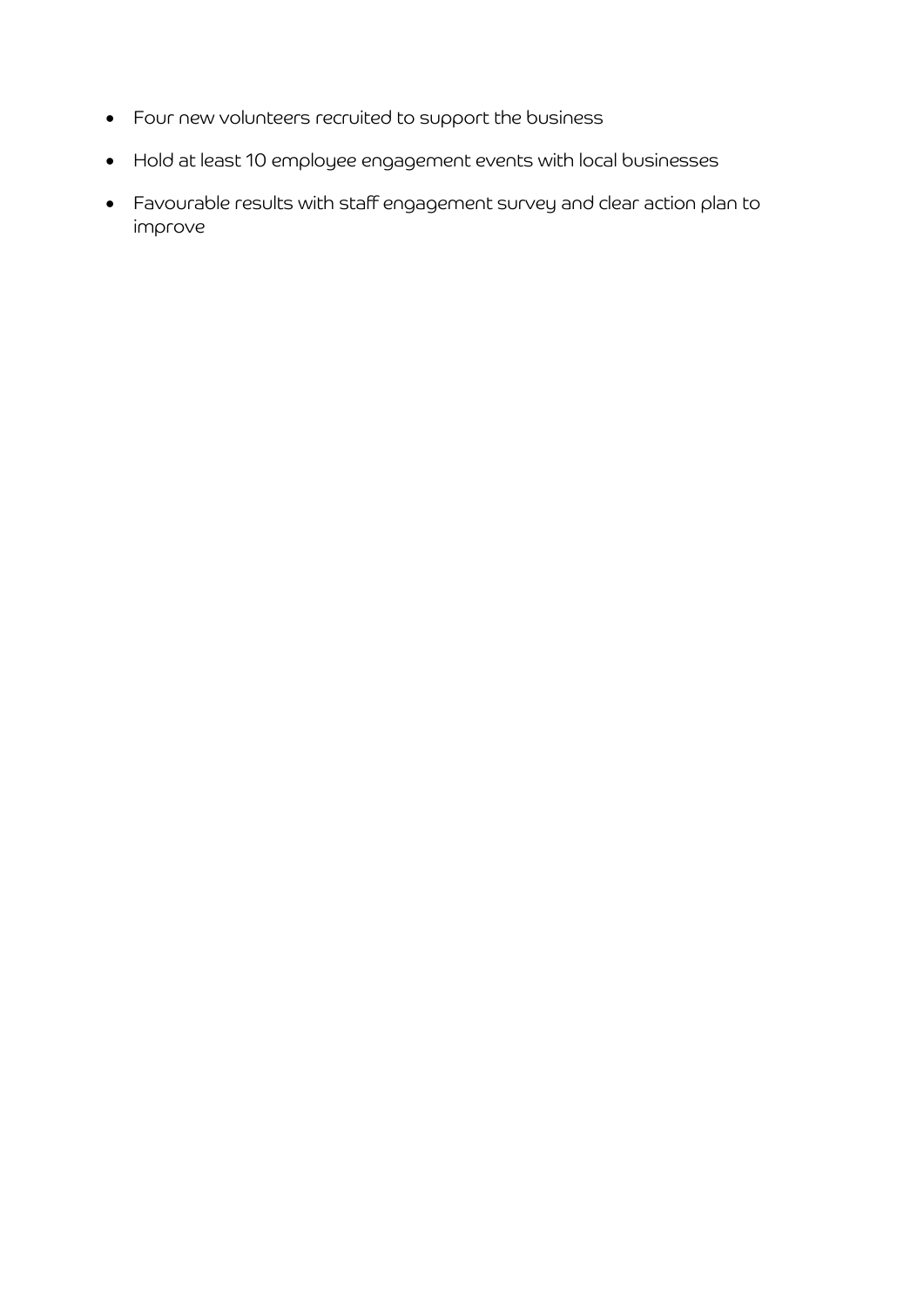## Strategic Aim 5: Invest and improve our facilities

The land and facilities at Petty Pool is a huge asset. Located equidistance between the county's specialist feeder schools and with good transport links our location proves invaluable in attracting students from a range of local authorities. We make the most of our location. We are one of only two local provision who can offer high needs students land based studies. Our environment also allows a calm and secure environment where we can encourage students to develop their own independence whilst keeping them safe. Our outdoor centre and facilities ensures we can offer students additional activities including team building and low cost residentials.

#### However the wooden buildings, and the nature of the site, mean we need to continually invest in the facilities if we are to maintain our high standards. Our plan for growth and diversification will also mean that we will need to increase our floor space/capacity in new training provision.

We will continue to invest in our facilities to improve and maintain. Key activities will include

- Developing a comprehensive property strategy for existing buildings and new facilities to ensure buildings are fit for purpose and cost effective
- Map our land use and ensure it is the safest and most effective use of space
- Build additional classroom/training spaces
- Introduce sports facilities for our students
- Rationalise the outdoor activities to cater for our current visitors and reduce maintenance costs
- Invest in key vocational areas to continue to make more realistic and at industry standards
- Make our spaces more multi use to increase capacity

- Well maintained premises with costed and realistic plan of how we will progress.
- Dated plans for routine maintenance and progression planned facility management
- Redesigned and additional vocational training areas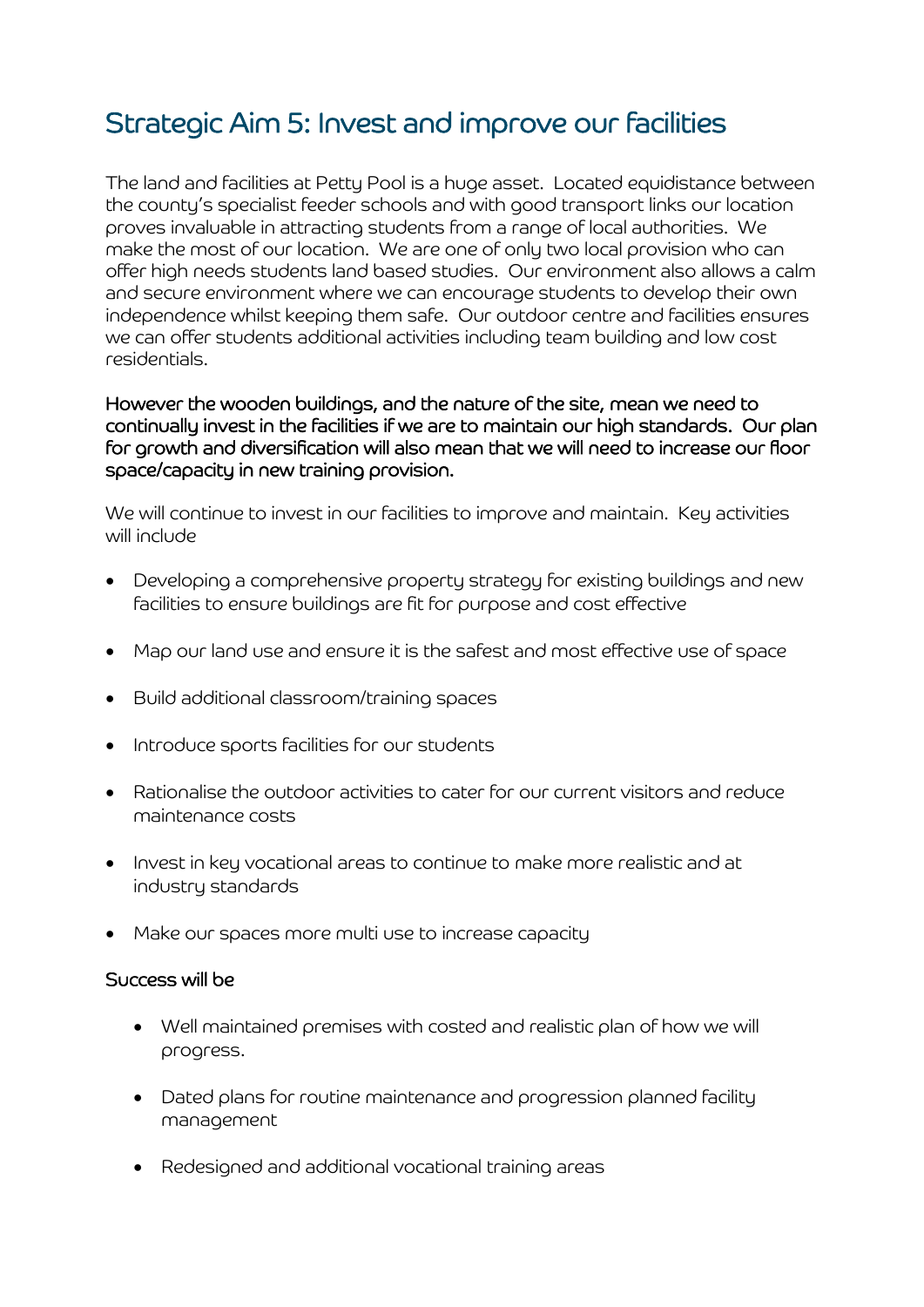## Strategic Aim 6: Diversify our services – to reach more young people

We know that we provide excellent service to our students for up to three years. However we are limited to the support we can offer, and the number of young people we can support through the SLA with South Cheshire College.

Using the outcomes of preparation for adulthood (P4A) of securing employment, staying healthy, community inclusion and independent living we will develop a range of services which provide informal learning opportunities to a wide range of young people.

We will do this by developing a number of key services

- Day services
	- o Training activities focused on vocational training, securing employment, independent travel training, independent living and accessing community activities
	- o Combination of longer term programmes (one day a week for six weeks/half term) and shorter term/one off days/bespoke training residentials
- Holiday provision
	- o Leisure activities providing friendship and support
	- o Combination of weekend, holiday activities and respite
- Ongoing support
	- o Mentoring, advocacy and support to student and families (including low cost breaks)

- By Dec 2017 we will have developed a full calendar of activities with over 100 young people participating in the activities (50 new through payable service and 50 students/existing in holiday provision)
- For the services to be covering its own costs by March 2018
- A robust and well thought through marketing plan for the provision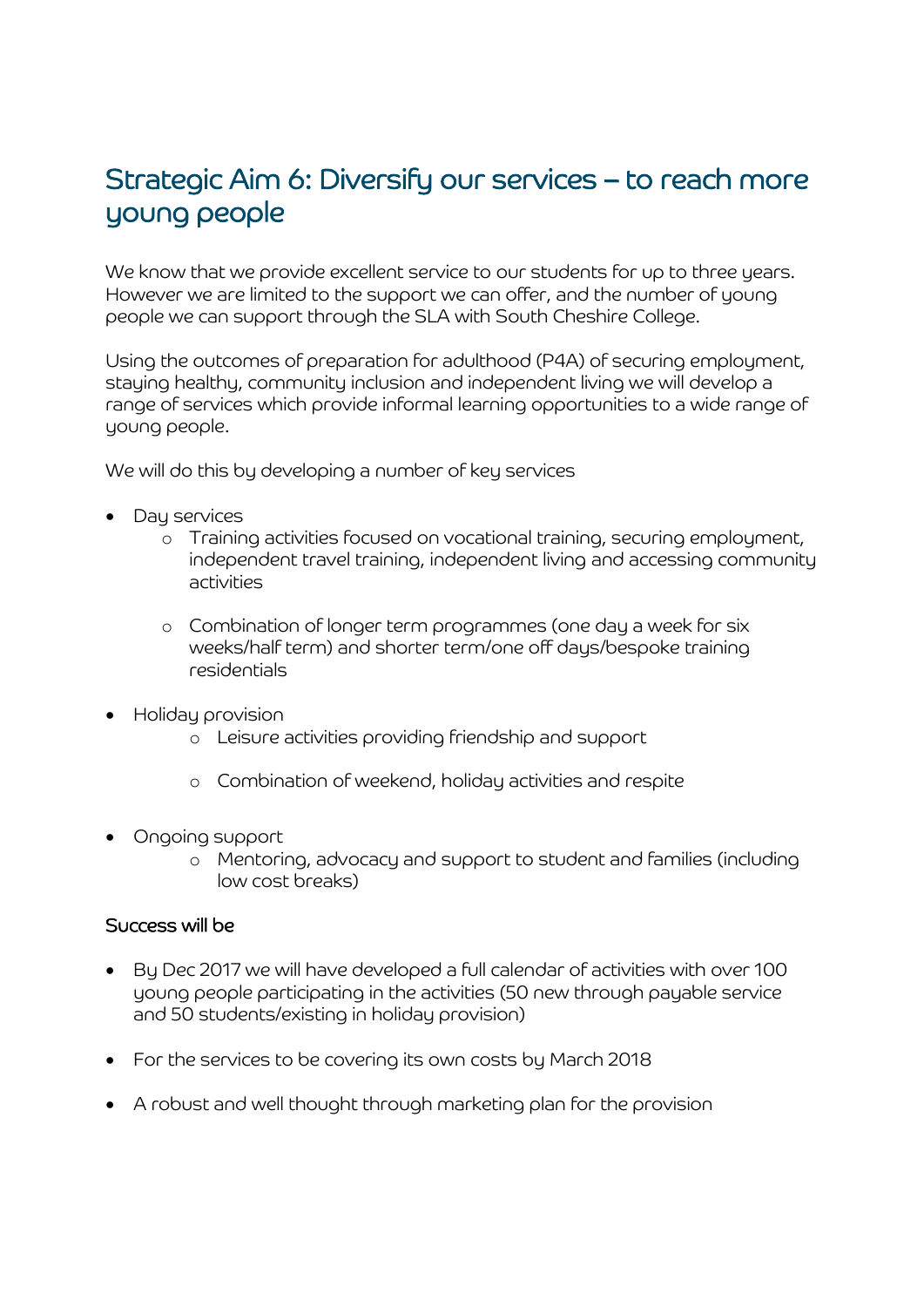## Strategic Aim 7 Raise the profile of the organisation

We will continue to work in partnership effectively with our students, parents and carers, work placement providers, funders and strategic partners such as South Cheshire College, Local Authorities and as well as our visitors.

Our key activities will include

- Developing a comprehensive stakeholder plan of who and how we want to engage
- Continuing to discuss our plans with key stakeholders
- Providing an additional resource to help develop and manage key stakeholders

We know that to realise the potential of the organisation and to take the organisation forward we need to continuously inform a range of stakeholders about our achievements and include their views and opinions in planning for our future. Our presence on social media is strong, but our website does not comprehensively provide information about what we do. Our key activities will be

- To re- develop website
- To develop closer links with local media
- To train staff on use of social media

- A new website which is fit for purpose
- A clear marketing strategy with appropriate materials
- An increase in good news stories in local press per year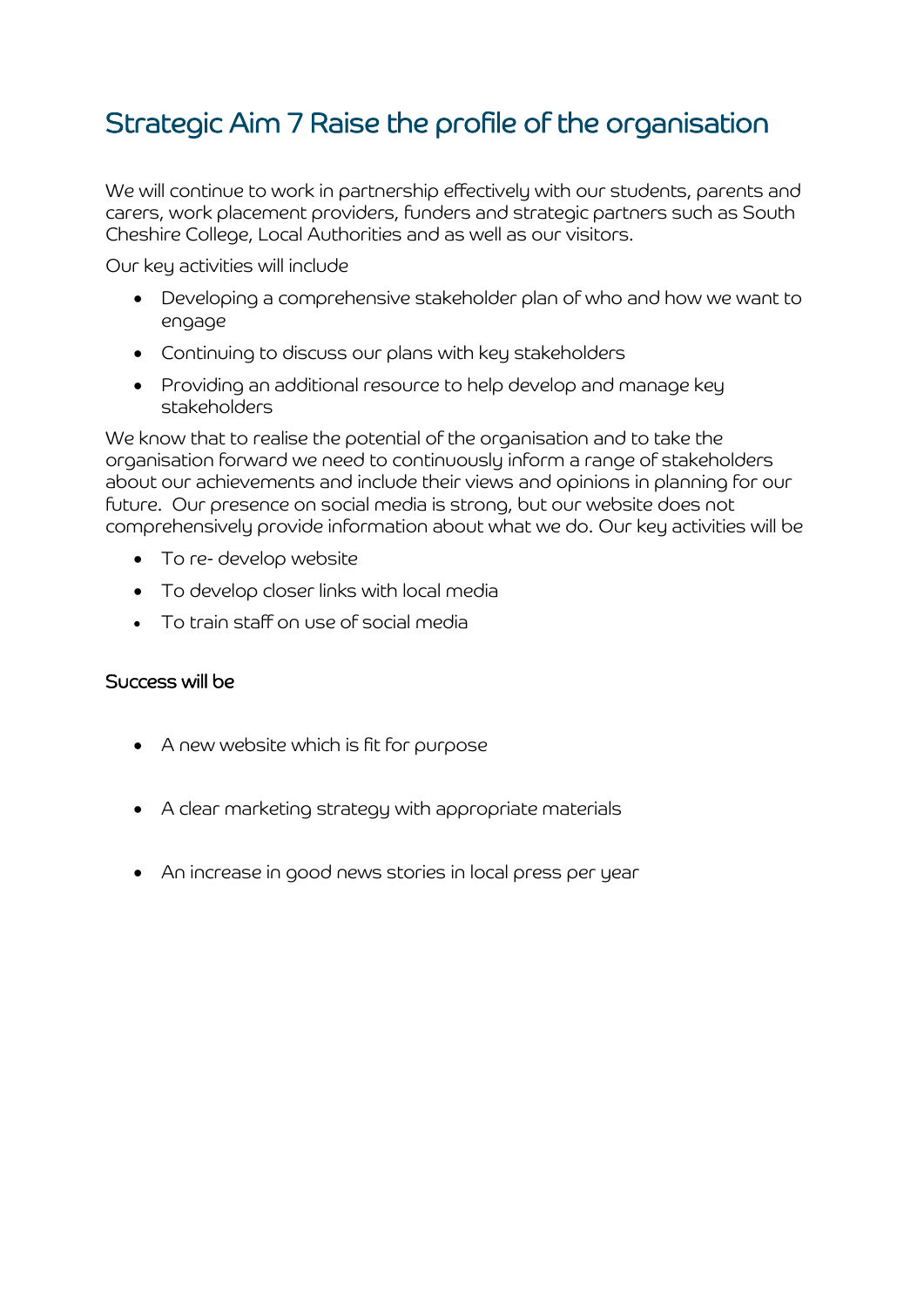## Strategic Aim 8 Develop a robust and sustainable approach to financial planning

It is essential that we are as efficient as ever possible in order to demonstrate we provide Value for Money and a good return on investment. In a challenging external environment we must also seek to diversify our income base to invest and grow in our organisation.

#### We will improve our services for young people by providing excellent value for money through a sustainable and diverse income base and efficiency savings.

We will generate sustainable income by developing and diversifying our offer, and delivering both new and existing services. We will develop a fundraising strategy to develop our existing partnerships whilst looking to develop new partnerships and increase unrestricted income. Key activities in 2017 will include:

- Develop a new Strategic Framework and Business Plan for 2017 onward, ensuring Petty Pool is able to respond to new opportunities
- Reviewing all service contracts, re-tendering where required to ensure value for money
- Developing effective costing models for each identified provision (education, outdoor education, day/payable services and holiday respite)
- Reviewing our costs against competitors and market rates to ensure value for money
- Developing fundraising strategy
- Confirm if we can, cannot, become independent provider of education services and the organisational resources required

- Identified savings of at least £10,000 per annum after review of all costs and services to ensure value for money
- By July 2018 no trading deficits for each area of the business.
- By July 2018 New income to minimum of £90,000 annually to invest in facilities improvements/identified initiatives or unrestricted income.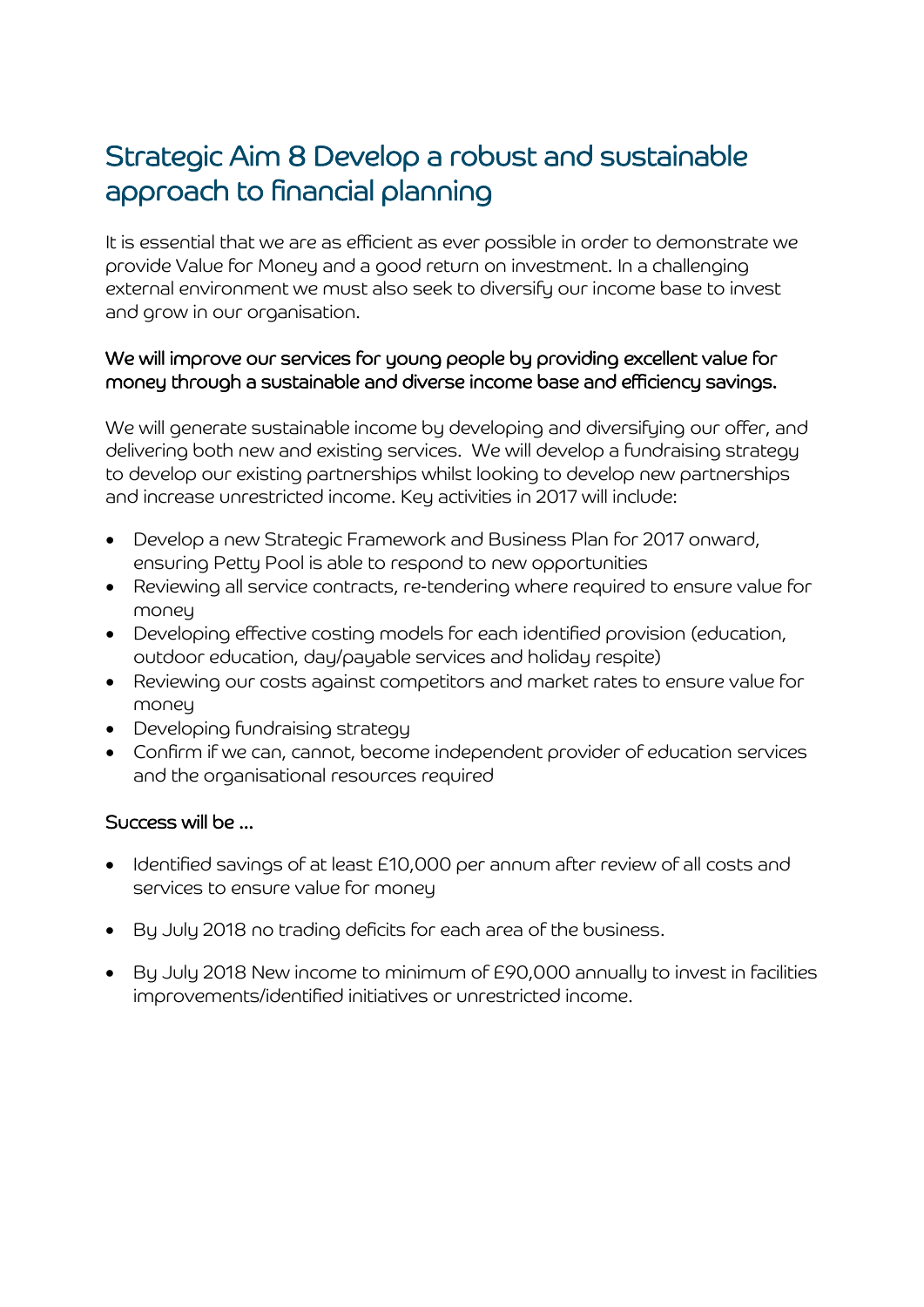## Financial information

| 2017-18       |  |
|---------------|--|
| <b>BUDGET</b> |  |
| Total         |  |

|                                         |   |                | 2016-17<br>Forecast |   | <b>Including Day</b><br><b>Services</b><br>budget |
|-----------------------------------------|---|----------------|---------------------|---|---------------------------------------------------|
| <b>Team Building Sales - corporate</b>  | £ | 1,500.00       | 1,533               | £ | 1,500.00                                          |
| <b>Accommodation Sales</b>              | £ | 70,000.00      | 67,003              | £ | 70,000.00                                         |
| Day Visits                              | £ | 7,500.00       | 7,455               | £ | 7,500.00                                          |
| Student Tuck Shop                       | £ | 1,000.00       | 435                 | £ | 1,000.00                                          |
| <b>MORE</b>                             | £ | 2,871.00       | 3,979               | £ | 2,871.00                                          |
| Respite Care Resds (Individuals)        | £ | 15,600.00      | 3,240               | £ | 15,600.00                                         |
| Day Care Services                       | £ | 12,000.00      |                     | £ | 24,830.00                                         |
| <b>Transition Sessions for students</b> | £ | 2,000.00       | (150)               | £ | 2,000.00                                          |
| Profit on sale of assets                | £ |                | 5,100               | £ |                                                   |
| Canteen Food Sales/Students             | £ | 19,000.00      | 20,448              | £ | 19,000.00                                         |
| Outside food sales                      | £ | 110.00         | (300)               | £ | 110.00                                            |
| Plant & Veg Sales Education             | £ | 1,000.00       | 1,002               | £ | 1,000.00                                          |
| <b>Insurance Claims</b>                 | £ | 32,952.00      |                     | £ | 32,952.00                                         |
| S.C.C. Fees                             | £ | 1,367,504.08   | 1,311,643           | £ | 1,367,504.08                                      |
| Unrestricted donations received         | £ | 20,000.00      | 28,811              | £ | 20,000.00                                         |
| Interest Received                       | £ | 16.00          | 8                   | £ | 16.00                                             |
| Grants received                         | £ |                | $\Omega$            | £ |                                                   |
| Gift Aid/donation                       | £ | 200.00         | 625                 | £ | 200.00                                            |
| <b>Restricted donations</b>             | £ |                | $\mathbf 0$         | £ |                                                   |
|                                         | £ |                | 0                   | £ |                                                   |
| <b>TOTAL INCOME</b>                     |   | £ 1,553,253.08 | 1,450,833           |   | £ 1,566,083.08                                    |

| Catering/Accommodation | -£ | 9.750.00  | 9.113  | -£ | 9,750.00  |
|------------------------|----|-----------|--------|----|-----------|
| Catering/Students      | -£ | 16,500.00 | 16.035 | -£ | 16,500.00 |
| Shop Purchases         | -£ | 150.00    | 128    | -£ | 150.00    |
| Residents Trips/costs  | -£ | 3,000,00  | 2,900  | -£ | 3,000.00  |
| Student Holidays       | -£ | 750.00    | 612    | -£ | 750.00    |
| Internet cost/Website  | £  |           | 0      | £  |           |

0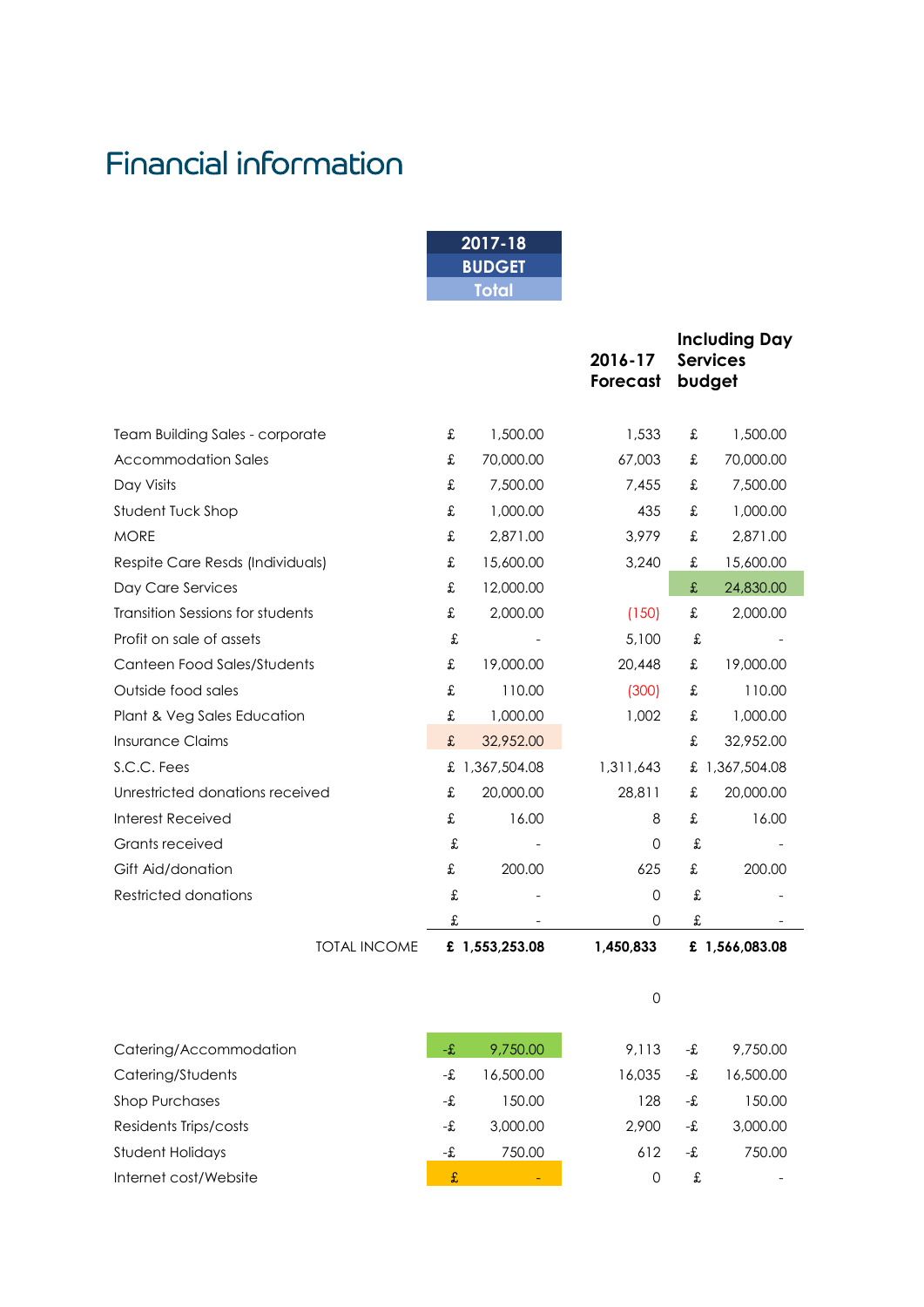| <b>MORE Expenditure</b>        | £                |            | 735     | £                   |            |
|--------------------------------|------------------|------------|---------|---------------------|------------|
| Advertising                    | $-\pmb{\hat{x}}$ | 1,500.00   | 1,554   | -£                  | 1,500.00   |
| <b>Teachers Wages</b>          | -£               | 316,068.39 | 309,031 | -£                  | 316,068.39 |
| <b>Supervisor Wages</b>        | -£               | 189,473.98 | 122,181 | -£                  | 189,473.98 |
| Learner mentors                | -£               | 316,528.25 | 362,092 | $\textup{-}\pounds$ | 348,448.25 |
| <b>OEC</b> Salaries            | -£               | 54,712.91  | 47,974  | -£                  | 54,712.91  |
| Office Wages                   | -£               | 74,036.64  | 43,682  | -£                  | 74,036.64  |
| College Support                | $-\pmb{\hat{x}}$ | 46,712.08  | 39,889  | $-\pmb{\hat{x}}$    | 49,812.08  |
| Job Coach                      | -£               | 106,894.36 | 21,281  | -£                  | 106,894.36 |
| OEC Support costs              | -£               | 44,099.26  | 41,237  | -£                  | 44,099.26  |
| NIC Rebate                     | £                | 3,000.00   | (3,000) | £                   | 3,000.00   |
| <b>Childcare Vouchers</b>      | $-\pmb{\hat{x}}$ | 100.00     | 24      | -£                  | 100.00     |
| <b>Water Rates</b>             | $-\pmb{\hat{x}}$ | 2,400.00   | 2,358   | -£                  | 2,400.00   |
| <b>General Rates</b>           | $\pounds$        |            |         | £                   |            |
| Insurances                     | -£               | 28,000.00  | 28,457  | -£                  | 28,000.00  |
| Electricity                    | $-\pounds$       | 11,000.00  | 11,170  | -£                  | 11,000.00  |
| Gas                            | -£               | 10,000.00  | 9,863   | -£                  | 10,000.00  |
| Fuel and Oil                   | $-\pmb{\hat{x}}$ | 7,500.00   | 7,351   | -£                  | 7,500.00   |
| Repairs and Servicing          | -£               | 7,500.00   | 7,021   | -£                  | 7,500.00   |
| Licences                       | -£               | 1,200.00   | 1,168   | -£                  | 1,200.00   |
| Vehicle Insurance              | $-\pmb{\hat{x}}$ | 5,000.00   | 4,725   | -£                  | 5,000.00   |
| Miscellaneous Motor Expenses   | -£               | 1,500.00   | 1,526   | -£                  | 1,500.00   |
| Travelling                     | -£               | 2,500.00   | 2,558   | -£                  | 2,500.00   |
| Hotels                         | £                |            | 200     | £                   |            |
| Staff/students trips/functions | -£               | 7,500.00   | 7,327   | -£                  | 7,500.00   |
| Telephone                      | -£               | 4,000.00   | 3,823   | -£                  | 4,000.00   |
| Telephone/Mobiles              | -£               | 2,500.00   | 2,328   | -£                  | 2,500.00   |
| Printing                       | -£               | 1,700.00   | 1,591   | -£                  | 1,700.00   |
| Postage and Carriage           | $-\pmb{\hat{x}}$ | 700.00     | 596     | -£                  | 700.00     |
| Office Stationery              | $-\pmb{\hat{x}}$ | 2,750.00   | 2,686   | -£                  | 2,750.00   |
| Licences                       | -£               | 4,500.00   | 0       | -£                  | 4,500.00   |
| <b>Computer Consumables</b>    | -£               | 8,850.00   | 8,264   | -£                  | 8,850.00   |
| Animal Feed                    | -£               | 3,500.00   | 3,568   | -£                  | 3,500.00   |
| <b>Other Animal Costs</b>      | -£               | 3,400.00   | 3,207   | -£                  | 3,400.00   |
| <b>Garden Costs</b>            | -£               | 3,750.00   | 3,357   | -£                  | 3,750.00   |
| <b>Health And Safety Costs</b> | -£               | 4,500.00   | 6,814   | -£                  | 4,500.00   |
| Legal Fees                     |                  |            | 0       | £                   |            |
| Audit and Accountancy Fees     | -£               | 4,000.00   | 3,050   | -£                  | 4,000.00   |
| Consultancy fees               | -£               | 11,000.00  | 10,375  | -£                  | 11,000.00  |
| <b>OEC Professional Fees</b>   | -£               | 2,500.00   | 2,450   | -£                  | 2,500.00   |
| <b>Professional Fees</b>       | -£               | 18,000.00  | 13,150  | -£                  | 18,000.00  |
| Finance Advisery for principal | -£               | 1,000.00   | 8,333   | -£                  | 1,000.00   |